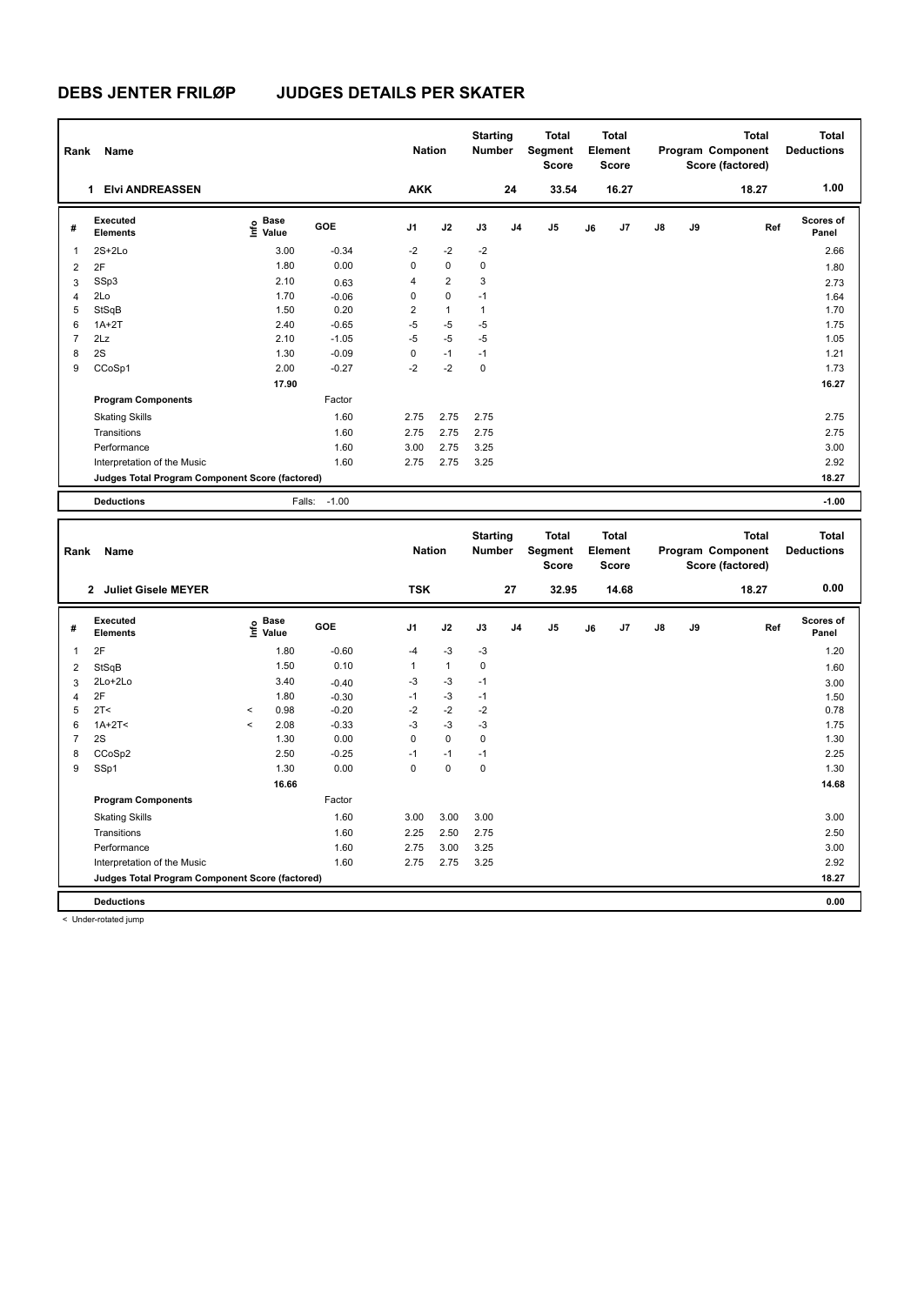| Rank           | Name                                            |         |                      |            | <b>Nation</b>  |              | <b>Starting</b><br><b>Number</b> |                | <b>Total</b><br>Segment<br><b>Score</b> |    | <b>Total</b><br>Element<br><b>Score</b> |               |    | Total<br>Program Component<br>Score (factored) | <b>Total</b><br><b>Deductions</b> |
|----------------|-------------------------------------------------|---------|----------------------|------------|----------------|--------------|----------------------------------|----------------|-----------------------------------------|----|-----------------------------------------|---------------|----|------------------------------------------------|-----------------------------------|
|                | <b>Anna Birgitte ULVEN</b><br>3                 |         |                      |            | <b>BSK</b>     |              |                                  | 23             | 30.22                                   |    | 15.15                                   |               |    | 15.07                                          | 0.00                              |
| #              | Executed<br><b>Elements</b>                     | ۴٥      | <b>Base</b><br>Value | <b>GOE</b> | J <sub>1</sub> | J2           | J3                               | J <sub>4</sub> | J5                                      | J6 | J <sub>7</sub>                          | $\mathsf{J}8$ | J9 | Ref                                            | Scores of<br>Panel                |
| $\overline{1}$ | 1A                                              |         | 1.10                 | 0.11       | 1              | $\mathbf{1}$ | $\mathbf{1}$                     |                |                                         |    |                                         |               |    |                                                | 1.21                              |
| $\overline{2}$ | 2F                                              |         | 1.80                 | 0.12       | $\mathbf{1}$   | $\mathbf{1}$ | $\mathbf 0$                      |                |                                         |    |                                         |               |    |                                                | 1.92                              |
| 3              | CCoSp2                                          |         | 2.50                 | 0.08       | 1              | $\mathbf 0$  | 0                                |                |                                         |    |                                         |               |    |                                                | 2.58                              |
| $\overline{4}$ | 2Lze                                            | e       | 1.58                 | $-0.58$    | $-3$           | $-4$         | $-4$                             |                |                                         |    |                                         |               |    |                                                | 1.00                              |
| 5              | StSq1                                           |         | 1.80                 | $-0.30$    | $-2$           | $-2$         | $-1$                             |                |                                         |    |                                         |               |    |                                                | 1.50                              |
| 6              | 2Lo                                             |         | 1.70                 | $-0.57$    | $-3$           | $-3$         | $-4$                             |                |                                         |    |                                         |               |    |                                                | 1.13                              |
| $\overline{7}$ | $2S+2Lo$                                        |         | 3.00                 | $-0.17$    | $-1$           | $-1$         | $-1$                             |                |                                         |    |                                         |               |    |                                                | 2.83                              |
| 8              | $2S+2T2$                                        | $\prec$ | 2.28                 | $-0.43$    | $-2$           | $-4$         | $-4$                             |                |                                         |    |                                         |               |    |                                                | 1.85                              |
| 9              | SSp1                                            |         | 1.30                 | $-0.17$    | 0              | $-2$         | $-2$                             |                |                                         |    |                                         |               |    |                                                | 1.13                              |
|                |                                                 |         | 17.06                |            |                |              |                                  |                |                                         |    |                                         |               |    |                                                | 15.15                             |
|                | <b>Program Components</b>                       |         |                      | Factor     |                |              |                                  |                |                                         |    |                                         |               |    |                                                |                                   |
|                | <b>Skating Skills</b>                           |         |                      | 1.60       | 2.50           | 2.50         | 2.50                             |                |                                         |    |                                         |               |    |                                                | 2.50                              |
|                | Transitions                                     |         |                      | 1.60       | 2.25           | 2.25         | 2.25                             |                |                                         |    |                                         |               |    |                                                | 2.25                              |
|                | Performance                                     |         |                      | 1.60       | 2.50           | 2.50         | 2.50                             |                |                                         |    |                                         |               |    |                                                | 2.50                              |
|                | Interpretation of the Music                     |         |                      | 1.60       | 2.00           | 2.25         | 2.25                             |                |                                         |    |                                         |               |    |                                                | 2.17                              |
|                | Judges Total Program Component Score (factored) |         |                      |            |                |              |                                  |                |                                         |    |                                         |               |    |                                                | 15.07                             |
|                | <b>Deductions</b>                               |         |                      |            |                |              |                                  |                |                                         |    |                                         |               |    |                                                | 0.00                              |

< Under-rotated jump e Wrong edge

| Rank | <b>Name</b>                                     |                                  |            | <b>Nation</b>  |              | <b>Starting</b><br><b>Number</b> |                | <b>Total</b><br>Segment<br><b>Score</b> |    | <b>Total</b><br>Element<br><b>Score</b> |               |    | <b>Total</b><br>Program Component<br>Score (factored) | <b>Total</b><br><b>Deductions</b> |
|------|-------------------------------------------------|----------------------------------|------------|----------------|--------------|----------------------------------|----------------|-----------------------------------------|----|-----------------------------------------|---------------|----|-------------------------------------------------------|-----------------------------------|
|      | 4 Victoria BRUTEIG                              |                                  |            | <b>BSK</b>     |              |                                  | 19             | 30.17                                   |    | 14.40                                   |               |    | 16.27                                                 | 0.50                              |
| #    | Executed<br><b>Elements</b>                     | <b>Base</b><br>e Base<br>⊆ Value | <b>GOE</b> | J <sub>1</sub> | J2           | J3                               | J <sub>4</sub> | J5                                      | J6 | J7                                      | $\mathsf{J}8$ | J9 | Ref                                                   | <b>Scores of</b><br>Panel         |
| 1    | $2S+2T$                                         | 2.60                             | $-0.26$    | $-2$           | $-2$         | $-2$                             |                |                                         |    |                                         |               |    |                                                       | 2.34                              |
| 2    | $1A+2Lo$                                        | 2.80                             | 0.00       | 0              | 0            | 0                                |                |                                         |    |                                         |               |    |                                                       | 2.80                              |
| 3    | CCoSp1V                                         | 1.50                             | $-0.15$    | $-1$           | $-1$         | $-1$                             |                |                                         |    |                                         |               |    |                                                       | 1.35                              |
| 4    | 2S                                              | 1.30                             | 0.00       | 0              | $\mathbf 0$  | 0                                |                |                                         |    |                                         |               |    |                                                       | 1.30                              |
| 5    | 1A                                              | 1.10                             | 0.00       | 0              | 0            | 0                                |                |                                         |    |                                         |               |    |                                                       | 1.10                              |
| 6    | 2T                                              | 1.30                             | 0.09       | 1              | $\mathbf{1}$ | $\mathbf 0$                      |                |                                         |    |                                         |               |    |                                                       | 1.39                              |
| 7    | CSSp1                                           | 1.90                             | $-0.13$    | 0              | $-1$         | $-1$                             |                |                                         |    |                                         |               |    |                                                       | 1.77                              |
| 8    | 2Lo                                             | 1.70                             | $-0.85$    | $-5$           | $-5$         | $-5$                             |                |                                         |    |                                         |               |    |                                                       | 0.85                              |
| 9    | StSqB                                           | 1.50                             | 0.00       | $\Omega$       | $\mathbf 0$  | 0                                |                |                                         |    |                                         |               |    |                                                       | 1.50                              |
|      |                                                 | 15.70                            |            |                |              |                                  |                |                                         |    |                                         |               |    |                                                       | 14.40                             |
|      | <b>Program Components</b>                       |                                  | Factor     |                |              |                                  |                |                                         |    |                                         |               |    |                                                       |                                   |
|      | <b>Skating Skills</b>                           |                                  | 1.60       | 2.50           | 2.50         | 2.50                             |                |                                         |    |                                         |               |    |                                                       | 2.50                              |
|      | Transitions                                     |                                  | 1.60       | 2.50           | 2.50         | 2.25                             |                |                                         |    |                                         |               |    |                                                       | 2.42                              |
|      | Performance                                     |                                  | 1.60       | 3.00           | 2.75         | 2.50                             |                |                                         |    |                                         |               |    |                                                       | 2.75                              |
|      | Interpretation of the Music                     |                                  | 1.60       | 2.75           | 2.50         | 2.25                             |                |                                         |    |                                         |               |    |                                                       | 2.50                              |
|      | Judges Total Program Component Score (factored) |                                  |            |                |              |                                  |                |                                         |    |                                         |               |    |                                                       | 16.27                             |
|      | <b>Deductions</b>                               | Falls:                           | $-0.50$    |                |              |                                  |                |                                         |    |                                         |               |    |                                                       | $-0.50$                           |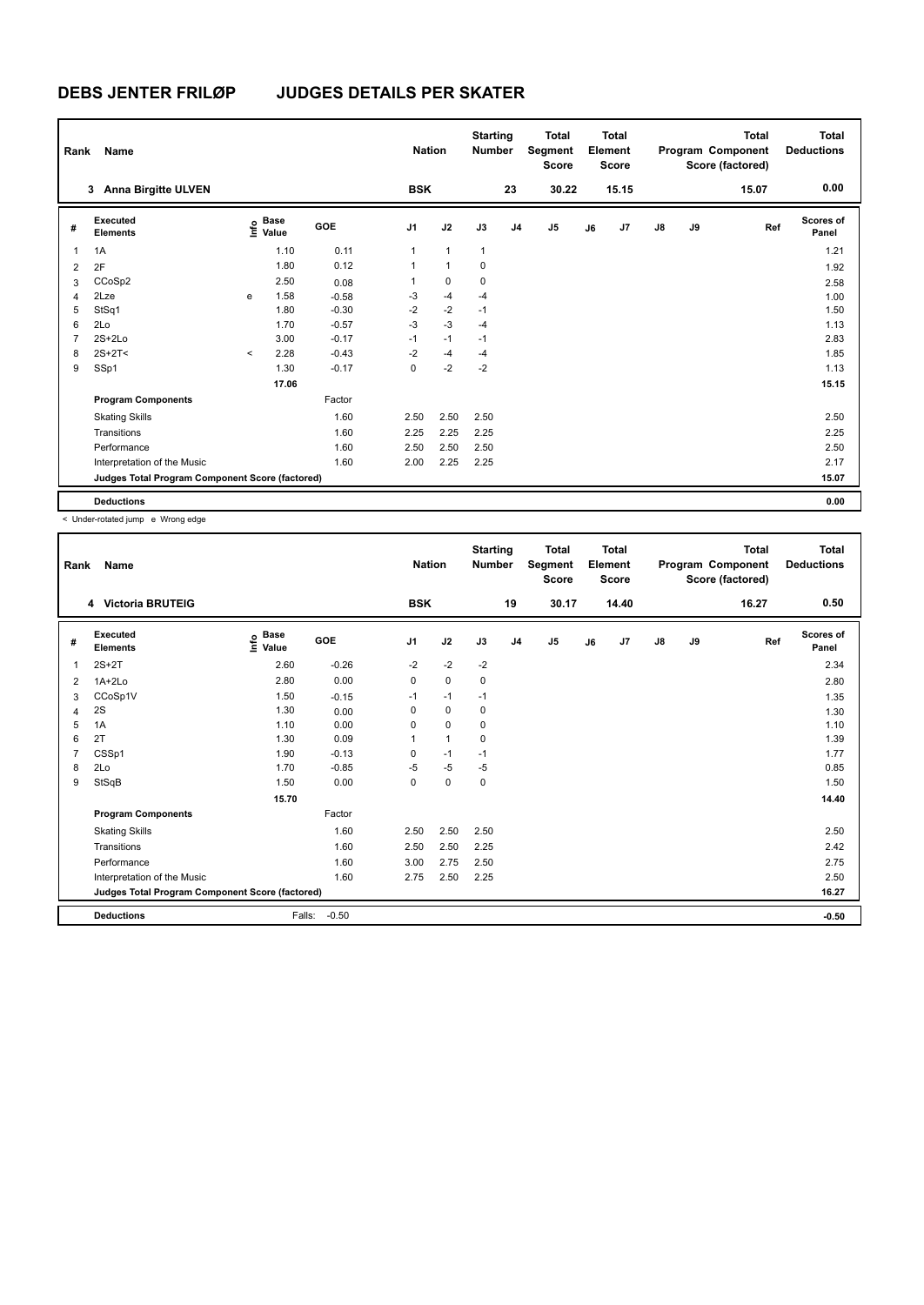| Rank           | Name                                            |         |                                  |         | <b>Nation</b> |             | <b>Starting</b><br><b>Number</b> |                | <b>Total</b><br>Segment<br><b>Score</b> |    | <b>Total</b><br>Element<br><b>Score</b> |    |    | <b>Total</b><br>Program Component<br>Score (factored) | <b>Total</b><br><b>Deductions</b> |
|----------------|-------------------------------------------------|---------|----------------------------------|---------|---------------|-------------|----------------------------------|----------------|-----------------------------------------|----|-----------------------------------------|----|----|-------------------------------------------------------|-----------------------------------|
|                | 5 Ulla Emilie FOSSUM                            |         |                                  |         | <b>AKK</b>    |             |                                  | 18             | 30.05                                   |    | 15.12                                   |    |    | 14.93                                                 | 0.00                              |
| #              | <b>Executed</b><br><b>Elements</b>              |         | <b>Base</b><br>e Base<br>⊆ Value | GOE     | J1            | J2          | J3                               | J <sub>4</sub> | J <sub>5</sub>                          | J6 | J <sub>7</sub>                          | J8 | J9 | Ref                                                   | <b>Scores of</b><br>Panel         |
| 1              | 2S                                              |         | 1.30                             | 0.00    | 0             | $\mathbf 0$ | 0                                |                |                                         |    |                                         |    |    |                                                       | 1.30                              |
| 2              | 2Lo                                             |         | 1.70                             | 0.00    | 0             | $\mathbf 0$ | 0                                |                |                                         |    |                                         |    |    |                                                       | 1.70                              |
| 3              | 2T                                              |         | 1.30                             | 0.00    | 0             | $\mathbf 0$ | 0                                |                |                                         |    |                                         |    |    |                                                       | 1.30                              |
| 4              | LSp1                                            |         | 1.50                             | $-0.30$ | $-1$          | $-3$        | $-2$                             |                |                                         |    |                                         |    |    |                                                       | 1.20                              |
| 5              | StSqB                                           |         | 1.50                             | $-0.05$ | $-1$          | 0           | 0                                |                |                                         |    |                                         |    |    |                                                       | 1.45                              |
| 6              | $2Lo+2T<$                                       | $\prec$ | 2.68                             | $-0.51$ | -3            | $-3$        | $-3$                             |                |                                         |    |                                         |    |    |                                                       | 2.17                              |
| $\overline{7}$ | 2S                                              |         | 1.30                             | 0.00    | 0             | $\mathbf 0$ | 0                                |                |                                         |    |                                         |    |    |                                                       | 1.30                              |
| 8              | $1A+1Lo$                                        |         | 1.60                             | 0.00    | $\Omega$      | $\mathbf 0$ | 0                                |                |                                         |    |                                         |    |    |                                                       | 1.60                              |
| 9              | CCoSp3                                          |         | 3.00                             | 0.10    | 1             | 0           | 0                                |                |                                         |    |                                         |    |    |                                                       | 3.10                              |
|                |                                                 |         | 15.88                            |         |               |             |                                  |                |                                         |    |                                         |    |    |                                                       | 15.12                             |
|                | <b>Program Components</b>                       |         |                                  | Factor  |               |             |                                  |                |                                         |    |                                         |    |    |                                                       |                                   |
|                | <b>Skating Skills</b>                           |         |                                  | 1.60    | 2.25          | 2.50        | 2.25                             |                |                                         |    |                                         |    |    |                                                       | 2.33                              |
|                | Transitions                                     |         |                                  | 1.60    | 2.50          | 2.25        | 2.25                             |                |                                         |    |                                         |    |    |                                                       | 2.33                              |
|                | Performance                                     |         |                                  | 1.60    | 2.50          | 2.50        | 2.50                             |                |                                         |    |                                         |    |    |                                                       | 2.50                              |
|                | Interpretation of the Music                     |         |                                  | 1.60    | 2.25          | 2.00        | 2.25                             |                |                                         |    |                                         |    |    |                                                       | 2.17                              |
|                | Judges Total Program Component Score (factored) |         |                                  |         |               |             |                                  |                |                                         |    |                                         |    |    |                                                       | 14.93                             |
|                | <b>Deductions</b>                               |         |                                  |         |               |             |                                  |                |                                         |    |                                         |    |    |                                                       | 0.00                              |

| Rank | Name                                            |                                  |            | <b>Nation</b>  |             | <b>Starting</b><br><b>Number</b> |                | <b>Total</b><br>Segment<br><b>Score</b> |    | Total<br>Element<br><b>Score</b> |               |    | <b>Total</b><br>Program Component<br>Score (factored) | <b>Total</b><br><b>Deductions</b> |
|------|-------------------------------------------------|----------------------------------|------------|----------------|-------------|----------------------------------|----------------|-----------------------------------------|----|----------------------------------|---------------|----|-------------------------------------------------------|-----------------------------------|
|      | <b>Constanse Dorothea STEEN HANSEN</b><br>6     |                                  |            | <b>TT</b>      |             |                                  | 14             | 29.74                                   |    | 14.40                            |               |    | 15.34                                                 | 0.00                              |
| #    | Executed<br><b>Elements</b>                     | <b>Base</b><br>e Base<br>E Value | <b>GOE</b> | J <sub>1</sub> | J2          | J3                               | J <sub>4</sub> | J5                                      | J6 | J7                               | $\mathsf{J}8$ | J9 | Ref                                                   | Scores of<br>Panel                |
| 1    | 2Lo                                             | 1.70                             | $-0.34$    | $-2$           | $-2$        | $-2$                             |                |                                         |    |                                  |               |    |                                                       | 1.36                              |
| 2    | $2S+2T$                                         | 2.60                             | $-0.17$    | $-1$           | $-2$        | $-1$                             |                |                                         |    |                                  |               |    |                                                       | 2.43                              |
| 3    | 2T+1A+SEQ                                       | 1.92                             | $-0.04$    | $-1$           | 0           | 0                                |                |                                         |    |                                  |               |    |                                                       | 1.88                              |
| 4    | CCoSp2V                                         | 1.88                             | $-0.19$    | $-2$           | $\mathbf 0$ | $-1$                             |                |                                         |    |                                  |               |    |                                                       | 1.69                              |
| 5    | 2Lo                                             | 1.70                             | 0.00       | $\Omega$       | $\mathbf 0$ | 0                                |                |                                         |    |                                  |               |    |                                                       | 1.70                              |
| 6    | 2S                                              | 1.30                             | $-0.09$    | $\Omega$       | $-1$        | $-1$                             |                |                                         |    |                                  |               |    |                                                       | 1.21                              |
| 7    | 1A                                              | 1.10                             | $-0.07$    | 0              | $-1$        | $-1$                             |                |                                         |    |                                  |               |    |                                                       | 1.03                              |
| 8    | SSp2                                            | 1.60                             | 0.00       | $\Omega$       | 0           | 0                                |                |                                         |    |                                  |               |    |                                                       | 1.60                              |
| 9    | StSqB                                           | 1.50                             | 0.00       | $\Omega$       | $\Omega$    | $\Omega$                         |                |                                         |    |                                  |               |    |                                                       | 1.50                              |
|      |                                                 | 15.30                            |            |                |             |                                  |                |                                         |    |                                  |               |    |                                                       | 14.40                             |
|      | <b>Program Components</b>                       |                                  | Factor     |                |             |                                  |                |                                         |    |                                  |               |    |                                                       |                                   |
|      | <b>Skating Skills</b>                           |                                  | 1.60       | 2.25           | 2.50        | 2.50                             |                |                                         |    |                                  |               |    |                                                       | 2.42                              |
|      | Transitions                                     |                                  | 1.60       | 2.00           | 2.25        | 2.25                             |                |                                         |    |                                  |               |    |                                                       | 2.17                              |
|      | Performance                                     |                                  | 1.60       | 2.50           | 2.75        | 2.50                             |                |                                         |    |                                  |               |    |                                                       | 2.58                              |
|      | Interpretation of the Music                     |                                  | 1.60       | 2.50           | 2.25        | 2.50                             |                |                                         |    |                                  |               |    |                                                       | 2.42                              |
|      | Judges Total Program Component Score (factored) |                                  |            |                |             |                                  |                |                                         |    |                                  |               |    |                                                       | 15.34                             |
|      | <b>Deductions</b>                               |                                  |            |                |             |                                  |                |                                         |    |                                  |               |    |                                                       | 0.00                              |
|      |                                                 |                                  |            |                |             |                                  |                |                                         |    |                                  |               |    |                                                       |                                   |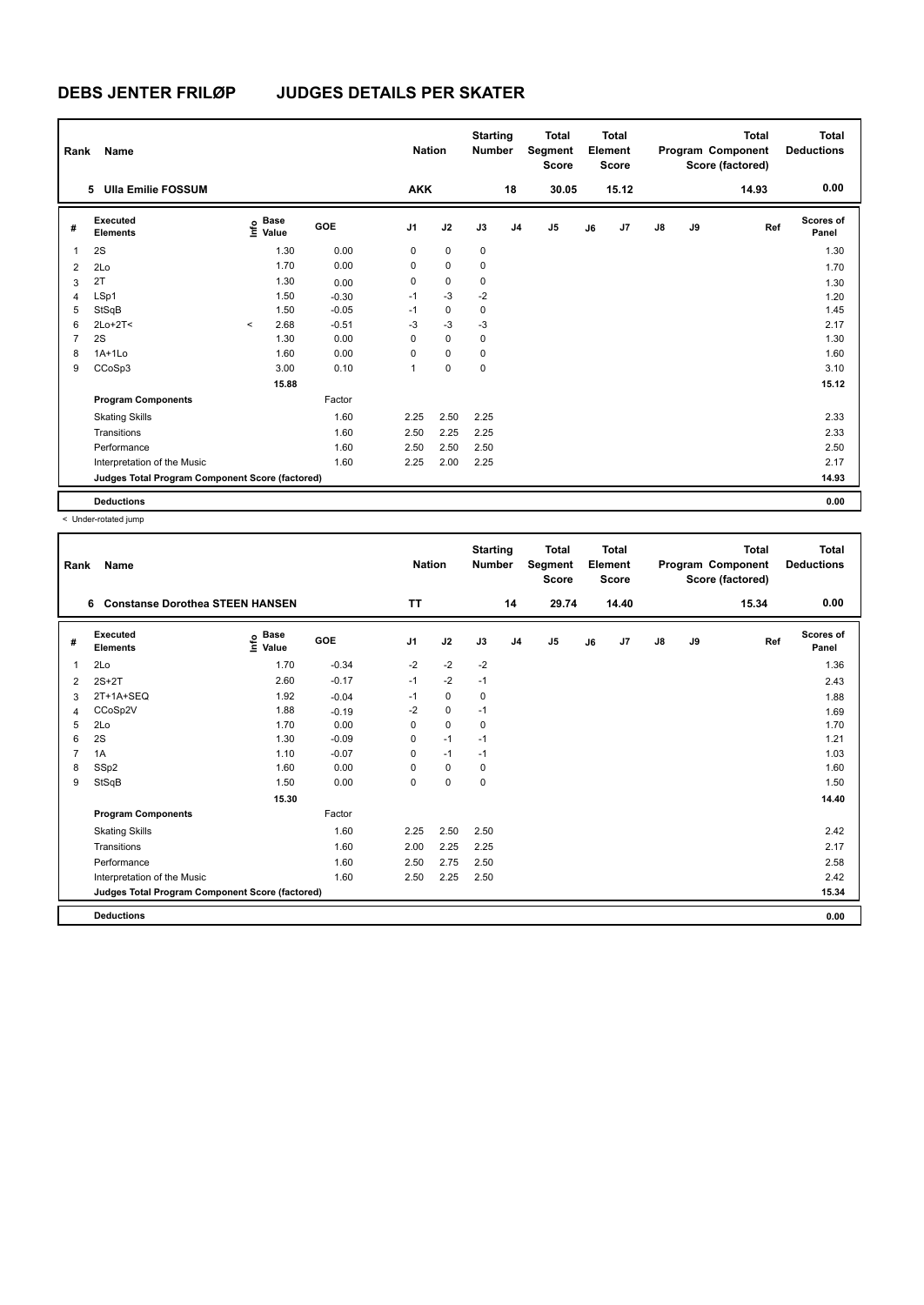| Rank           | Name                                            |         |                      |         |                | <b>Nation</b>  | <b>Starting</b><br><b>Number</b> |                | <b>Total</b><br>Segment<br><b>Score</b> |    | Total<br>Element<br><b>Score</b> |               |    | Total<br>Program Component<br>Score (factored) | <b>Total</b><br><b>Deductions</b> |
|----------------|-------------------------------------------------|---------|----------------------|---------|----------------|----------------|----------------------------------|----------------|-----------------------------------------|----|----------------------------------|---------------|----|------------------------------------------------|-----------------------------------|
|                | 7 Celina GRETLAND                               |         |                      |         | <b>FKK</b>     |                |                                  | 17             | 29.20                                   |    | 15.17                            |               |    | 14.53                                          | 0.50                              |
| #              | Executed<br><b>Elements</b>                     | lnfo    | <b>Base</b><br>Value | GOE     | J <sub>1</sub> | J2             | J3                               | J <sub>4</sub> | J5                                      | J6 | J <sub>7</sub>                   | $\mathsf{J}8$ | J9 | Ref                                            | Scores of<br>Panel                |
| $\mathbf{1}$   | 2Lo                                             |         | 1.70                 | 0.06    | 0              | $\mathbf{1}$   | $\mathbf 0$                      |                |                                         |    |                                  |               |    |                                                | 1.76                              |
| $\overline{2}$ | 2S                                              |         | 1.30                 | 0.13    | $\mathbf{1}$   | $\mathbf{1}$   | $\mathbf{1}$                     |                |                                         |    |                                  |               |    |                                                | 1.43                              |
| 3              | CCoSp2                                          |         | 2.50                 | 0.00    | 0              | $\mathbf 0$    | $\mathbf 0$                      |                |                                         |    |                                  |               |    |                                                | 2.50                              |
| $\overline{4}$ | 2Lo                                             |         | 1.70                 | 0.17    | 0              | $\overline{2}$ | $\mathbf{1}$                     |                |                                         |    |                                  |               |    |                                                | 1.87                              |
| 5              | $2S+2T<$                                        | $\prec$ | 2.28                 | $-0.35$ | $-3$           | $-3$           | $-2$                             |                |                                         |    |                                  |               |    |                                                | 1.93                              |
| 6              | $1A+2T$                                         |         | 2.40                 | $-0.17$ | $-1$           | $-2$           | $-1$                             |                |                                         |    |                                  |               |    |                                                | 2.23                              |
| $\overline{7}$ | SSp1                                            |         | 1.30                 | $-0.09$ | 0              | $\mathbf 0$    | $-2$                             |                |                                         |    |                                  |               |    |                                                | 1.21                              |
| 8              | StSqB                                           |         | 1.50                 | $-0.05$ | 0              | $-1$           | 0                                |                |                                         |    |                                  |               |    |                                                | 1.45                              |
| 9              | 2Lz<                                            | $\prec$ | 1.58                 | $-0.79$ | $-5$           | $-5$           | $-5$                             |                |                                         |    |                                  |               |    |                                                | 0.79                              |
|                |                                                 |         | 16.26                |         |                |                |                                  |                |                                         |    |                                  |               |    |                                                | 15.17                             |
|                | <b>Program Components</b>                       |         |                      | Factor  |                |                |                                  |                |                                         |    |                                  |               |    |                                                |                                   |
|                | <b>Skating Skills</b>                           |         |                      | 1.60    | 2.25           | 2.50           | 2.50                             |                |                                         |    |                                  |               |    |                                                | 2.42                              |
|                | Transitions                                     |         |                      | 1.60    | 2.25           | 2.25           | 2.25                             |                |                                         |    |                                  |               |    |                                                | 2.25                              |
|                | Performance                                     |         |                      | 1.60    | 2.50           | 2.25           | 2.25                             |                |                                         |    |                                  |               |    |                                                | 2.33                              |
|                | Interpretation of the Music                     |         |                      | 1.60    | 2.00           | 2.25           | 2.00                             |                |                                         |    |                                  |               |    |                                                | 2.08                              |
|                | Judges Total Program Component Score (factored) |         |                      |         |                |                |                                  |                |                                         |    |                                  |               |    |                                                | 14.53                             |
|                | <b>Deductions</b>                               |         | Falls:               | $-0.50$ |                |                |                                  |                |                                         |    |                                  |               |    |                                                | $-0.50$                           |

|                |                                                 |                                  |            |                | <b>Nation</b> | <b>Number</b> |                | Segment<br><b>Score</b> |    | Element<br><b>Score</b> |               |    | Program Component<br>Score (factored) | <b>Deductions</b>         |
|----------------|-------------------------------------------------|----------------------------------|------------|----------------|---------------|---------------|----------------|-------------------------|----|-------------------------|---------------|----|---------------------------------------|---------------------------|
| 8              | <b>Maren Garnaas BERGUM</b>                     |                                  |            | <b>MKK</b>     |               |               | 12             | 28.69                   |    | 13.46                   |               |    | 15.73                                 | 0.50                      |
| #              | Executed<br><b>Elements</b>                     | <b>Base</b><br>e Base<br>⊆ Value | <b>GOE</b> | J <sub>1</sub> | J2            | J3            | J <sub>4</sub> | J5                      | J6 | J7                      | $\mathsf{J}8$ | J9 | Ref                                   | <b>Scores of</b><br>Panel |
| 1              | 2Lo                                             | 1.70                             | 0.00       | 0              | $\mathbf 0$   | 0             |                |                         |    |                         |               |    |                                       | 1.70                      |
| 2F<br>2        |                                                 | 1.80                             | $-0.90$    | $-5$           | $-5$          | $-5$          |                |                         |    |                         |               |    |                                       | 0.90                      |
| 3              | CSSp1                                           | 1.90                             | 0.13       | 0              | $\mathbf{1}$  | $\mathbf{1}$  |                |                         |    |                         |               |    |                                       | 2.03                      |
| $\overline{4}$ | StSqB                                           | 1.50                             | 0.05       | 0              | 0             | $\mathbf{1}$  |                |                         |    |                         |               |    |                                       | 1.55                      |
| 5              | 1A                                              | 1.10                             | $-0.37$    | $-5$           | $-4$          | $-1$          |                |                         |    |                         |               |    |                                       | 0.73                      |
| 6              | $2S+1T$                                         | 1.70                             | $-0.09$    | $-1$           | $-1$          | 0             |                |                         |    |                         |               |    |                                       | 1.61                      |
| $\overline{7}$ | CCoSp2                                          | 2.50                             | 0.00       | 1              | $-1$          | 0             |                |                         |    |                         |               |    |                                       | 2.50                      |
| 8              | 2S                                              | 1.30                             | 0.00       | $\Omega$       | $\mathbf 0$   | 0             |                |                         |    |                         |               |    |                                       | 1.30                      |
| 9              | 1A                                              | 1.10                             | 0.04       | $\mathbf 0$    | $\mathbf 0$   | $\mathbf{1}$  |                |                         |    |                         |               |    |                                       | 1.14                      |
|                |                                                 | 14.60                            |            |                |               |               |                |                         |    |                         |               |    |                                       | 13.46                     |
|                | <b>Program Components</b>                       |                                  | Factor     |                |               |               |                |                         |    |                         |               |    |                                       |                           |
|                | <b>Skating Skills</b>                           |                                  | 1.60       | 2.50           | 2.50          | 2.75          |                |                         |    |                         |               |    |                                       | 2.58                      |
|                | Transitions                                     |                                  | 1.60       | 2.25           | 2.00          | 2.50          |                |                         |    |                         |               |    |                                       | 2.25                      |
|                | Performance                                     |                                  | 1.60       | 2.50           | 2.50          | 2.75          |                |                         |    |                         |               |    |                                       | 2.58                      |
|                | Interpretation of the Music                     |                                  | 1.60       | 2.50           | 2.25          | 2.50          |                |                         |    |                         |               |    |                                       | 2.42                      |
|                | Judges Total Program Component Score (factored) |                                  |            |                |               |               |                |                         |    |                         |               |    |                                       | 15.73                     |
|                | <b>Deductions</b>                               | Falls:                           | $-0.50$    |                |               |               |                |                         |    |                         |               |    |                                       | $-0.50$                   |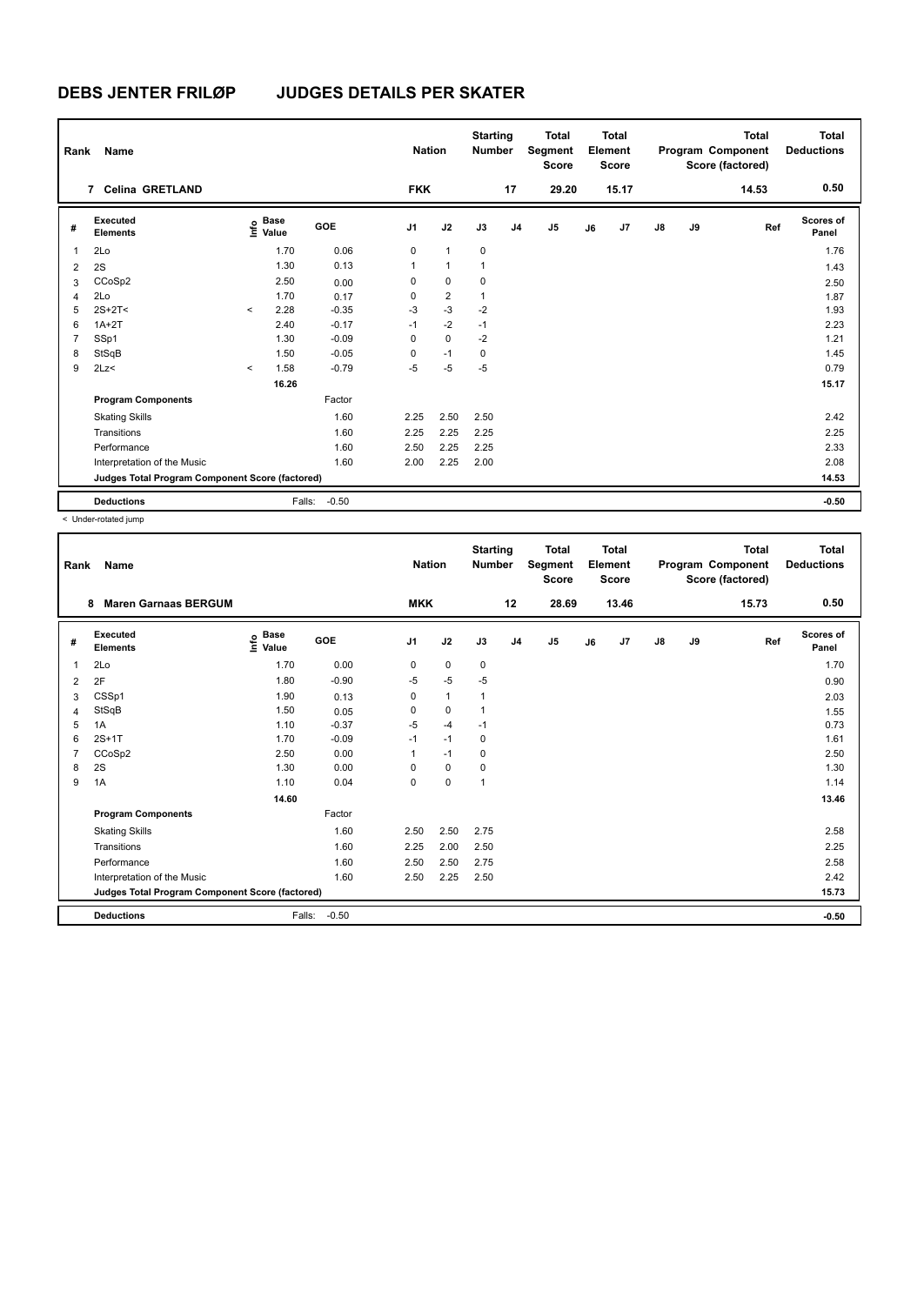| Rank           | Name                                            |                                         |                 | <b>Nation</b> |                  | <b>Starting</b><br>Number        |    | <b>Total</b><br>Segment<br>Score |    | <b>Total</b><br>Element<br><b>Score</b> |    |    | <b>Total</b><br>Program Component<br>Score (factored) | <b>Total</b><br><b>Deductions</b> |
|----------------|-------------------------------------------------|-----------------------------------------|-----------------|---------------|------------------|----------------------------------|----|----------------------------------|----|-----------------------------------------|----|----|-------------------------------------------------------|-----------------------------------|
|                | 9 Kaja ANDERSEN                                 |                                         |                 | <b>FKK</b>    |                  |                                  | 15 | 27.64                            |    | 13.04                                   |    |    | 15.60                                                 | 1.00                              |
| #              | Executed<br><b>Elements</b>                     | $\mathsf{E}$ Base<br>$\mathsf{E}$ Value | <b>GOE</b>      | J1            | J2               | J3                               | J4 | J5                               | J6 | J7                                      | J8 | J9 | Ref                                                   | <b>Scores of</b><br>Panel         |
| $\overline{1}$ | $2S+1Lo$                                        | 1.80                                    | 0.04            | 0             | $\pmb{0}$        | $\mathbf{1}$                     |    |                                  |    |                                         |    |    |                                                       | 1.84                              |
| 2              | 1A                                              | 1.10                                    | $-0.04$         | $\pmb{0}$     | $-1$             | $\pmb{0}$                        |    |                                  |    |                                         |    |    |                                                       | 1.06                              |
| 3              | 2T                                              | 1.30                                    | 0.09            | 0             | $\mathbf{1}$     | $\mathbf{1}$                     |    |                                  |    |                                         |    |    |                                                       | 1.39                              |
| $\overline{4}$ | $1A+2T$                                         | 2.40                                    | $-0.65$         | $-5$          | $-5$             | $-5$                             |    |                                  |    |                                         |    |    |                                                       | 1.75                              |
| 5              | CCoSp2V                                         | 1.88                                    | 0.06            | $\mathbf 0$   | $\mathbf{1}$     | $\mathbf 0$                      |    |                                  |    |                                         |    |    |                                                       | 1.94                              |
| 6              | 1F                                              | 0.50                                    | 0.02            | $\pmb{0}$     | $\pmb{0}$        | $\mathbf{1}$                     |    |                                  |    |                                         |    |    |                                                       | 0.52                              |
| $\overline{7}$ | StSqB                                           | 1.50                                    | $-0.20$         | -2            | $-1$             | $-1$                             |    |                                  |    |                                         |    |    |                                                       | 1.30                              |
| 8              | 2S                                              | 1.30                                    | $-0.65$         | $-5$          | $-5$             | $-5$                             |    |                                  |    |                                         |    |    |                                                       | 0.65                              |
| 9              | SSp3                                            | 2.10                                    | 0.49            | 3             | $\boldsymbol{2}$ | $\mathbf 2$                      |    |                                  |    |                                         |    |    |                                                       | 2.59                              |
|                |                                                 | 13.88                                   |                 |               |                  |                                  |    |                                  |    |                                         |    |    |                                                       | 13.04                             |
|                | <b>Program Components</b>                       |                                         | Factor          |               |                  |                                  |    |                                  |    |                                         |    |    |                                                       |                                   |
|                | <b>Skating Skills</b>                           |                                         | 1.60            | 2.50          | 2.50             | 2.50                             |    |                                  |    |                                         |    |    |                                                       | 2.50                              |
|                | Transitions                                     |                                         | 1.60            | 2.25          | 2.25             | 2.25                             |    |                                  |    |                                         |    |    |                                                       | 2.25                              |
|                | Performance                                     |                                         | 1.60            | 2.50          | 2.75             | 2.50                             |    |                                  |    |                                         |    |    |                                                       | 2.58                              |
|                | Interpretation of the Music                     |                                         | 1.60            | 2.50          | 2.50             | 2.25                             |    |                                  |    |                                         |    |    |                                                       | 2.42                              |
|                | Judges Total Program Component Score (factored) |                                         |                 |               |                  |                                  |    |                                  |    |                                         |    |    |                                                       | 15.60                             |
|                | <b>Deductions</b>                               | Falls:                                  | $-1.00$         |               |                  |                                  |    |                                  |    |                                         |    |    |                                                       | $-1.00$                           |
|                |                                                 |                                         |                 |               |                  |                                  |    |                                  |    |                                         |    |    |                                                       |                                   |
|                |                                                 |                                         |                 |               |                  |                                  |    |                                  |    |                                         |    |    |                                                       |                                   |
| Rank           | Name                                            |                                         |                 | <b>Nation</b> |                  | <b>Starting</b><br><b>Number</b> |    | <b>Total</b><br>Segment          |    | <b>Total</b><br><b>Element</b>          |    |    | <b>Total</b><br>Program Component                     | <b>Total</b><br><b>Deductions</b> |
|                |                                                 |                                         |                 |               |                  |                                  |    | Score                            |    | <b>Score</b>                            |    |    | Score (factored)                                      |                                   |
|                | 10 Charlotte VRANGSAGEN                         |                                         |                 | <b>KKK</b>    |                  |                                  | 9  | 27.52                            |    | 13.45                                   |    |    | 15.07                                                 | 1.00                              |
| #              | <b>Executed</b><br><b>Elements</b>              |                                         | GOE             | J1            | J2               | J3                               | J4 | J5                               | J6 | J7                                      | J8 | J9 | Ref                                                   | <b>Scores of</b><br>Panel         |
|                |                                                 | e Base<br>⊆ Value                       |                 |               |                  |                                  |    |                                  |    |                                         |    |    |                                                       |                                   |
| 1              | $2S+2Lo$                                        | 3.00                                    | $-0.17$         | $-1$          | $-1$             | $-1$                             |    |                                  |    |                                         |    |    |                                                       | 2.83                              |
| $\overline{2}$ | CCoSp2V                                         | 1.88                                    | 0.13            | $\mathbf{1}$  | $\mathbf{1}$     | $\pmb{0}$                        |    |                                  |    |                                         |    |    |                                                       | 2.01                              |
| 3              | StSq2                                           | 2.60                                    | 0.09            | 0             | $\pmb{0}$        | $\mathbf{1}$                     |    |                                  |    |                                         |    |    |                                                       | 2.69                              |
| $\overline{4}$ | 1A                                              | 1.10                                    | 0.00            | $\mathbf 0$   | $\pmb{0}$        | $\mathbf 0$                      |    |                                  |    |                                         |    |    |                                                       | 1.10                              |
| 5<br>6         | 2T                                              | 1.30<br>0.00                            | $-0.65$<br>0.00 | $-5$<br>L,    | $-5$<br>÷,       | $-5$<br>÷,                       |    |                                  |    |                                         |    |    |                                                       | 0.65<br>0.00                      |
| $\overline{7}$ | FSSp<br>2Lze                                    | 1.58<br>e                               | $-0.52$         | $-3$          | $-4$             |                                  |    |                                  |    |                                         |    |    |                                                       | 1.06                              |
| 8              | 2F                                              | 1.80                                    | $-0.90$         | -5            | $-5$             | $-3$<br>$-5$                     |    |                                  |    |                                         |    |    |                                                       | 0.90                              |
| 9              | $2S+2T$                                         | 2.60                                    | $-0.39$         | $-3$          | $-3$             | $-3$                             |    |                                  |    |                                         |    |    |                                                       | 2.21                              |
|                |                                                 | 15.86                                   |                 |               |                  |                                  |    |                                  |    |                                         |    |    |                                                       | 13.45                             |
|                | <b>Program Components</b>                       |                                         | Factor          |               |                  |                                  |    |                                  |    |                                         |    |    |                                                       |                                   |
|                |                                                 |                                         | 1.60            | 2.25          | 2.50             | 2.75                             |    |                                  |    |                                         |    |    |                                                       | 2.50                              |
|                | <b>Skating Skills</b><br>Transitions            |                                         | 1.60            | 2.25          | 2.50             | 2.25                             |    |                                  |    |                                         |    |    |                                                       | 2.33                              |
|                |                                                 |                                         |                 |               |                  |                                  |    |                                  |    |                                         |    |    |                                                       |                                   |
|                | Performance<br>Interpretation of the Music      |                                         | 1.60<br>1.60    | 2.50<br>2.00  | 2.50<br>2.25     | 2.25<br>2.25                     |    |                                  |    |                                         |    |    |                                                       | 2.42<br>2.17                      |

**Deductions** Falls: -1.00 **-1.00**

e Wrong edge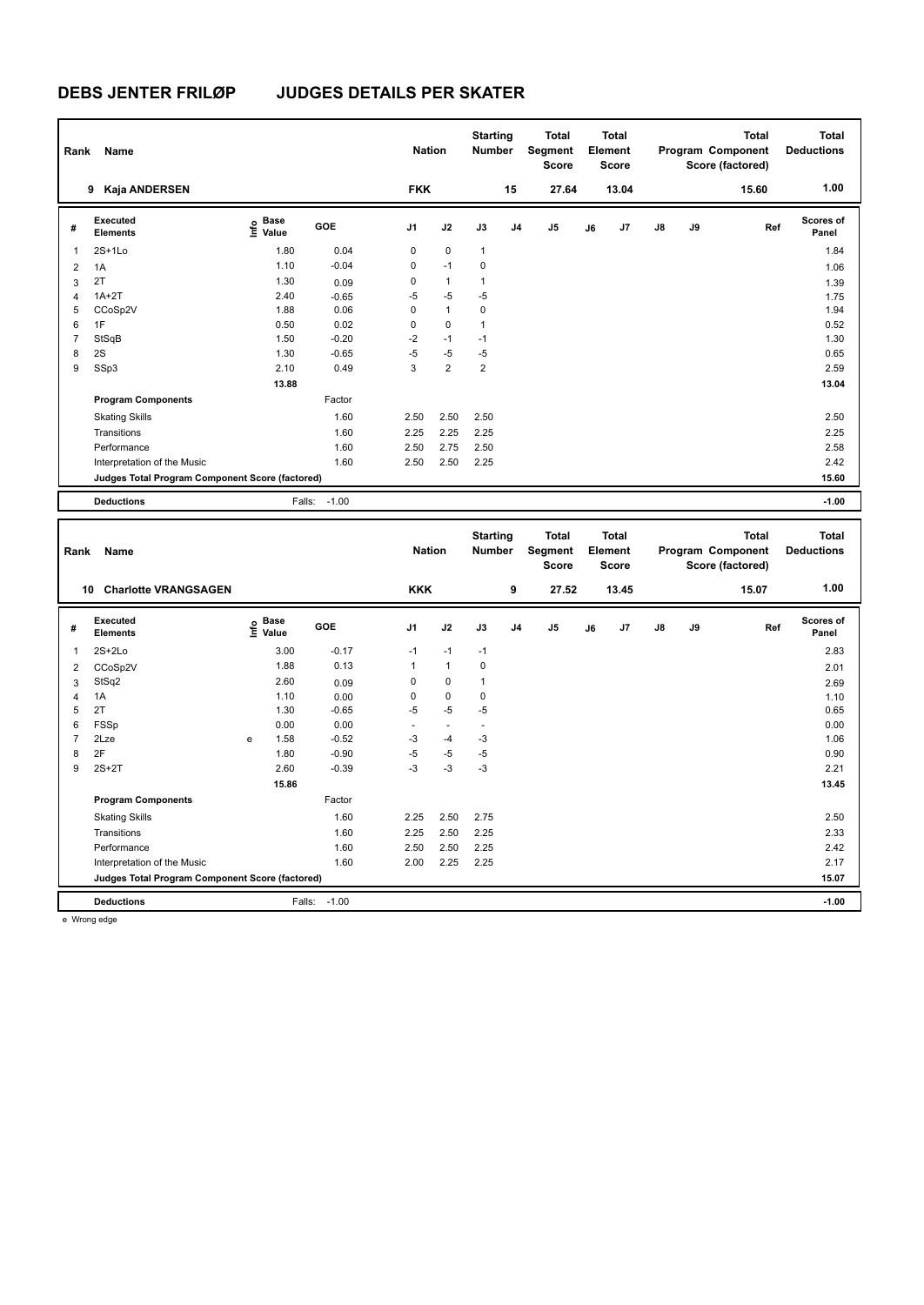| Rank           | Name                                            |                          |                      |            |                | <b>Nation</b> |             | <b>Starting</b><br><b>Number</b> |                | <b>Total</b><br>Segment<br><b>Score</b> |    | <b>Total</b><br>Element<br><b>Score</b> |               |    | <b>Total</b><br>Program Component<br>Score (factored) | <b>Total</b><br><b>Deductions</b> |
|----------------|-------------------------------------------------|--------------------------|----------------------|------------|----------------|---------------|-------------|----------------------------------|----------------|-----------------------------------------|----|-----------------------------------------|---------------|----|-------------------------------------------------------|-----------------------------------|
| 11             | <b>Marthe Garnaas BERGUM</b>                    |                          |                      |            | <b>MKK</b>     |               |             |                                  | 22             | 26.95                                   |    | 13.29                                   |               |    | 14.66                                                 | 1.00                              |
| #              | Executed<br><b>Elements</b>                     | ۴o                       | <b>Base</b><br>Value | <b>GOE</b> | J <sub>1</sub> | J2            |             | J3                               | J <sub>4</sub> | J <sub>5</sub>                          | J6 | J <sub>7</sub>                          | $\mathsf{J}8$ | J9 | Ref                                                   | Scores of<br>Panel                |
| 1              | $2S+2Lo$                                        |                          | 3.00                 | $-0.23$    | $-1$           |               | $-2$        | $-1$                             |                |                                         |    |                                         |               |    |                                                       | 2.77                              |
| $\overline{2}$ | 2Lze                                            | e                        | 1.58                 | $-0.79$    | $-5$           |               | $-5$        | $-5$                             |                |                                         |    |                                         |               |    |                                                       | 0.79                              |
| 3              | CSSpB                                           |                          | 1.60                 | 0.00       | 1              | $-1$          |             | $\mathbf 0$                      |                |                                         |    |                                         |               |    |                                                       | 1.60                              |
| 4              | StSqB                                           |                          | 1.50                 | $-0.10$    | $-1$           |               | 0           | $-1$                             |                |                                         |    |                                         |               |    |                                                       | 1.40                              |
| 5              | 1A                                              |                          | 1.10                 | $-0.26$    | $-2$           |               | $-3$        | $-2$                             |                |                                         |    |                                         |               |    |                                                       | 0.84                              |
| 6              | 2F<                                             | $\overline{\phantom{a}}$ | 1.35                 | $-0.68$    | $-5$           |               | $-5$        | $-5$                             |                |                                         |    |                                         |               |    |                                                       | 0.67                              |
| 7              | $2S+1T$                                         |                          | 1.70                 | 0.00       | 0              |               | $\mathbf 0$ | $\mathbf 0$                      |                |                                         |    |                                         |               |    |                                                       | 1.70                              |
| 8              | 1A                                              |                          | 1.10                 | 0.00       | $\Omega$       |               | $\mathbf 0$ | 0                                |                |                                         |    |                                         |               |    |                                                       | 1.10                              |
| 9              | CCoSp2                                          |                          | 2.50                 | $-0.08$    | 0              | $-1$          |             | 0                                |                |                                         |    |                                         |               |    |                                                       | 2.42                              |
|                |                                                 |                          | 15.43                |            |                |               |             |                                  |                |                                         |    |                                         |               |    |                                                       | 13.29                             |
|                | <b>Program Components</b>                       |                          |                      | Factor     |                |               |             |                                  |                |                                         |    |                                         |               |    |                                                       |                                   |
|                | <b>Skating Skills</b>                           |                          |                      | 1.60       | 2.50           |               | 2.50        | 2.50                             |                |                                         |    |                                         |               |    |                                                       | 2.50                              |
|                | Transitions                                     |                          |                      | 1.60       | 2.00           |               | 2.25        | 2.00                             |                |                                         |    |                                         |               |    |                                                       | 2.08                              |
|                | Performance                                     |                          |                      | 1.60       | 2.25           |               | 2.25        | 2.25                             |                |                                         |    |                                         |               |    |                                                       | 2.25                              |
|                | Interpretation of the Music                     |                          |                      | 1.60       | 2.25           |               | 2.50        | 2.25                             |                |                                         |    |                                         |               |    |                                                       | 2.33                              |
|                | Judges Total Program Component Score (factored) |                          |                      |            |                |               |             |                                  |                |                                         |    |                                         |               |    |                                                       | 14.66                             |
|                | <b>Deductions</b>                               |                          | Falls:               | $-1.00$    |                |               |             |                                  |                |                                         |    |                                         |               |    |                                                       | $-1.00$                           |

< Under-rotated jump e Wrong edge

| Rank | Name                                            |                                         |            | <b>Nation</b>  |              | <b>Starting</b><br><b>Number</b> |                | <b>Total</b><br>Segment<br><b>Score</b> |    | <b>Total</b><br>Element<br><b>Score</b> |               |    | <b>Total</b><br>Program Component<br>Score (factored) | <b>Total</b><br><b>Deductions</b> |
|------|-------------------------------------------------|-----------------------------------------|------------|----------------|--------------|----------------------------------|----------------|-----------------------------------------|----|-----------------------------------------|---------------|----|-------------------------------------------------------|-----------------------------------|
| 12   | <b>Linnea Marie JØRGENSEN</b>                   |                                         |            | <b>SSK</b>     |              |                                  | 6              | 26.80                                   |    | 13.99                                   |               |    | 12.81                                                 | 0.00                              |
| #    | Executed<br><b>Elements</b>                     | $\mathsf{E}$ Base<br>$\mathsf{E}$ Value | <b>GOE</b> | J <sub>1</sub> | J2           | J3                               | J <sub>4</sub> | J5                                      | J6 | J7                                      | $\mathsf{J}8$ | J9 | Ref                                                   | <b>Scores of</b><br>Panel         |
| 1    | 2S                                              | 1.30                                    | $-0.09$    | $-1$           | $\mathbf 0$  | $-1$                             |                |                                         |    |                                         |               |    |                                                       | 1.21                              |
| 2    | 2F                                              | 1.80                                    | $-0.18$    | $-1$           | $-1$         | $-1$                             |                |                                         |    |                                         |               |    |                                                       | 1.62                              |
| 3    | $2S+1T$                                         | 1.70                                    | $-0.09$    | $-1$           | $-1$         | 0                                |                |                                         |    |                                         |               |    |                                                       | 1.61                              |
| 4    | SSp2                                            | 1.60                                    | 0.11       | 0              | $\mathbf{1}$ | 1                                |                |                                         |    |                                         |               |    |                                                       | 1.71                              |
| 5    | StSqB                                           | 1.50                                    | $-0.20$    | $-2$           | $-1$         | $-1$                             |                |                                         |    |                                         |               |    |                                                       | 1.30                              |
| 6    | 2Lo                                             | 1.70                                    | $-0.45$    | $-3$           | $-2$         | $-3$                             |                |                                         |    |                                         |               |    |                                                       | 1.25                              |
| 7    | 1A+1A+SEQ                                       | 1.76                                    | $-0.07$    | $-1$           | 0            | $-1$                             |                |                                         |    |                                         |               |    |                                                       | 1.69                              |
| 8    | 2F                                              | 1.80                                    | $-0.30$    | $-2$           | $-2$         | $-1$                             |                |                                         |    |                                         |               |    |                                                       | 1.50                              |
| 9    | CCoSp3V                                         | 2.25                                    | $-0.15$    | $\Omega$       | $-1$         | $-1$                             |                |                                         |    |                                         |               |    |                                                       | 2.10                              |
|      |                                                 | 15.41                                   |            |                |              |                                  |                |                                         |    |                                         |               |    |                                                       | 13.99                             |
|      | <b>Program Components</b>                       |                                         | Factor     |                |              |                                  |                |                                         |    |                                         |               |    |                                                       |                                   |
|      | <b>Skating Skills</b>                           |                                         | 1.60       | 1.75           | 1.75         | 2.25                             |                |                                         |    |                                         |               |    |                                                       | 1.92                              |
|      | Transitions                                     |                                         | 1.60       | 1.50           | 1.75         | 2.00                             |                |                                         |    |                                         |               |    |                                                       | 1.75                              |
|      | Performance                                     |                                         | 1.60       | 2.00           | 2.00         | 2.50                             |                |                                         |    |                                         |               |    |                                                       | 2.17                              |
|      | Interpretation of the Music                     |                                         | 1.60       | 1.75           | 2.25         | 2.50                             |                |                                         |    |                                         |               |    |                                                       | 2.17                              |
|      | Judges Total Program Component Score (factored) |                                         |            |                |              |                                  |                |                                         |    |                                         |               |    |                                                       | 12.81                             |
|      | <b>Deductions</b>                               |                                         |            |                |              |                                  |                |                                         |    |                                         |               |    |                                                       | 0.00                              |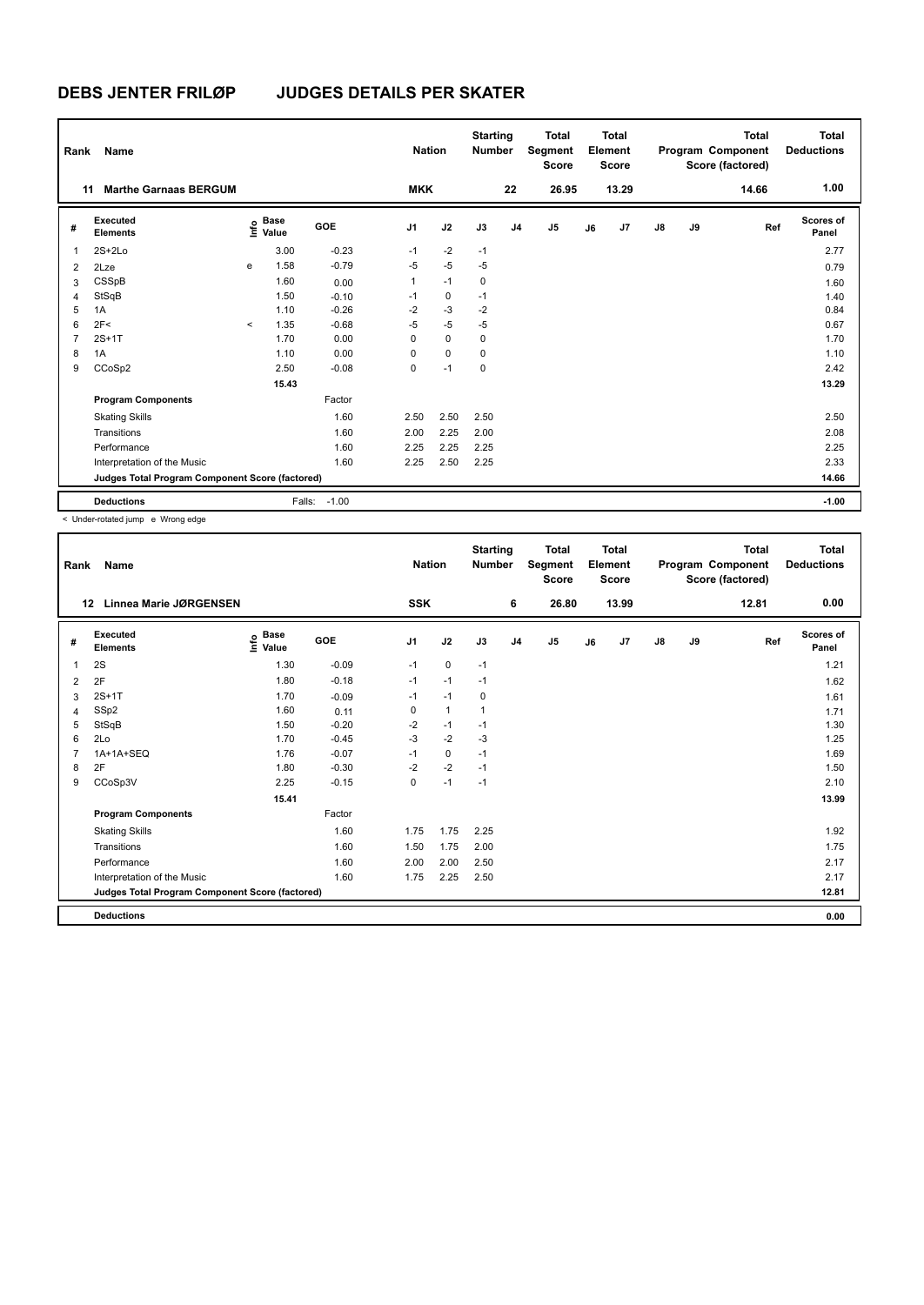| Rank           | Name                                            |         |                      |            | <b>Nation</b>  |              | <b>Starting</b><br><b>Number</b> |                | <b>Total</b><br>Segment<br><b>Score</b> |    | <b>Total</b><br>Element<br><b>Score</b> |               |    | <b>Total</b><br>Program Component<br>Score (factored) | <b>Total</b><br><b>Deductions</b> |
|----------------|-------------------------------------------------|---------|----------------------|------------|----------------|--------------|----------------------------------|----------------|-----------------------------------------|----|-----------------------------------------|---------------|----|-------------------------------------------------------|-----------------------------------|
|                | <b>Ea Gunvor HERMSTAD</b><br>13                 |         |                      |            | <b>TSK</b>     |              |                                  | 26             | 26.78                                   |    | 11.41                                   |               |    | 15.87                                                 | 0.50                              |
| #              | Executed<br><b>Elements</b>                     | lnfo    | <b>Base</b><br>Value | <b>GOE</b> | J <sub>1</sub> | J2           | J3                               | J <sub>4</sub> | J5                                      | J6 | J7                                      | $\mathsf{J}8$ | J9 | Ref                                                   | Scores of<br>Panel                |
| $\mathbf 1$    | 1A                                              |         | 1.10                 | 0.15       | $\overline{2}$ | $\mathbf{1}$ | $\mathbf{1}$                     |                |                                         |    |                                         |               |    |                                                       | 1.25                              |
| $\overline{2}$ | 2F<                                             | $\prec$ | 1.35                 | $-0.27$    | $-2$           | $-2$         | $-2$                             |                |                                         |    |                                         |               |    |                                                       | 1.08                              |
| 3              | $2S<+2Lo<<$                                     | <<      | 1.48                 | $-0.42$    | $-5$           | $-4$         | $-4$                             |                |                                         |    |                                         |               |    |                                                       | 1.06                              |
| 4              | CCoSp2                                          |         | 2.50                 | 0.08       | 1              | $\mathbf 0$  | 0                                |                |                                         |    |                                         |               |    |                                                       | 2.58                              |
| 5              | $2S < +2T <$                                    | <<      | 1.38                 | $-0.42$    | $-5$           | $-4$         | $-4$                             |                |                                         |    |                                         |               |    |                                                       | 0.96                              |
| 6              | 2Lz<<                                           | <<      | 0.60                 | $-0.30$    | $-5$           | $-5$         | $-5$                             |                |                                         |    |                                         |               |    |                                                       | 0.30                              |
| $\overline{7}$ | StSqB                                           |         | 1.50                 | $-0.05$    | $-1$           | $\mathbf 0$  | 0                                |                |                                         |    |                                         |               |    |                                                       | 1.45                              |
| 8              | 2Lo                                             |         | 1.70                 | 0.00       | 0              | $\mathbf 0$  | 0                                |                |                                         |    |                                         |               |    |                                                       | 1.70                              |
| 9              | SSpB                                            |         | 1.10                 | $-0.07$    | 0              | $-1$         | $-1$                             |                |                                         |    |                                         |               |    |                                                       | 1.03                              |
|                |                                                 |         | 12.71                |            |                |              |                                  |                |                                         |    |                                         |               |    |                                                       | 11.41                             |
|                | <b>Program Components</b>                       |         |                      | Factor     |                |              |                                  |                |                                         |    |                                         |               |    |                                                       |                                   |
|                | <b>Skating Skills</b>                           |         |                      | 1.60       | 2.50           | 2.50         | 2.75                             |                |                                         |    |                                         |               |    |                                                       | 2.58                              |
|                | Transitions                                     |         |                      | 1.60       | 2.00           | 2.25         | 2.50                             |                |                                         |    |                                         |               |    |                                                       | 2.25                              |
|                | Performance                                     |         |                      | 1.60       | 2.50           | 2.75         | 2.75                             |                |                                         |    |                                         |               |    |                                                       | 2.67                              |
|                | Interpretation of the Music                     |         |                      | 1.60       | 2.25           | 2.50         | 2.50                             |                |                                         |    |                                         |               |    |                                                       | 2.42                              |
|                | Judges Total Program Component Score (factored) |         |                      |            |                |              |                                  |                |                                         |    |                                         |               |    |                                                       | 15.87                             |
|                | <b>Deductions</b>                               |         | Falls:               | $-0.50$    |                |              |                                  |                |                                         |    |                                         |               |    |                                                       | $-0.50$                           |

< Under-rotated jump << Downgraded jump

| Rank | Name                                            |                          |                      |            | <b>Nation</b>  |      | <b>Starting</b><br><b>Number</b> |                | <b>Total</b><br>Segment<br><b>Score</b> |    | <b>Total</b><br>Element<br><b>Score</b> |               |    | <b>Total</b><br>Program Component<br>Score (factored) | <b>Total</b><br><b>Deductions</b> |
|------|-------------------------------------------------|--------------------------|----------------------|------------|----------------|------|----------------------------------|----------------|-----------------------------------------|----|-----------------------------------------|---------------|----|-------------------------------------------------------|-----------------------------------|
|      | 14 Solveig LILLE                                |                          |                      |            | <b>AKK</b>     |      |                                  | 13             | 26.33                                   |    | 12.17                                   |               |    | 14.66                                                 | 0.50                              |
| #    | Executed<br><b>Elements</b>                     | ١nf٥                     | <b>Base</b><br>Value | <b>GOE</b> | J <sub>1</sub> | J2   | J3                               | J <sub>4</sub> | J5                                      | J6 | J7                                      | $\mathsf{J}8$ | J9 | Ref                                                   | <b>Scores of</b><br>Panel         |
| 1    | $2T+2T<$                                        | $\prec$                  | 2.28                 | $-0.65$    | $-5$           | $-5$ | $-5$                             |                |                                         |    |                                         |               |    |                                                       | 1.63                              |
| 2    | 2S                                              |                          | 1.30                 | $-0.26$    | $-2$           | $-2$ | $-2$                             |                |                                         |    |                                         |               |    |                                                       | 1.04                              |
| 3    | 2Lo<                                            | $\overline{\phantom{a}}$ | 1.28                 | $-0.34$    | $-2$           | $-3$ | $-3$                             |                |                                         |    |                                         |               |    |                                                       | 0.94                              |
| 4    | CSSp1                                           |                          | 1.90                 | $-0.19$    | $-1$           | $-1$ | $-1$                             |                |                                         |    |                                         |               |    |                                                       | 1.71                              |
| 5    | 2S                                              |                          | 1.30                 | $-0.13$    | $-1$           | $-1$ | $-1$                             |                |                                         |    |                                         |               |    |                                                       | 1.17                              |
| 6    | StSq1                                           |                          | 1.80                 | $-0.12$    | $\Omega$       | $-1$ | $-1$                             |                |                                         |    |                                         |               |    |                                                       | 1.68                              |
| 7    | 2Lo<                                            | $\prec$                  | 1.28                 | $-0.38$    | $-3$           | $-3$ | $-3$                             |                |                                         |    |                                         |               |    |                                                       | 0.90                              |
| 8    | 1A                                              |                          | 1.10                 | 0.00       | 0              | 0    | 0                                |                |                                         |    |                                         |               |    |                                                       | 1.10                              |
| 9    | CCoSp1                                          |                          | 2.00                 | 0.00       | $\Omega$       | 0    | $\mathbf 0$                      |                |                                         |    |                                         |               |    |                                                       | 2.00                              |
|      |                                                 |                          | 14.24                |            |                |      |                                  |                |                                         |    |                                         |               |    |                                                       | 12.17                             |
|      | <b>Program Components</b>                       |                          |                      | Factor     |                |      |                                  |                |                                         |    |                                         |               |    |                                                       |                                   |
|      | <b>Skating Skills</b>                           |                          |                      | 1.60       | 2.25           | 2.50 | 2.25                             |                |                                         |    |                                         |               |    |                                                       | 2.33                              |
|      | Transitions                                     |                          |                      | 1.60       | 2.50           | 2.50 | 2.00                             |                |                                         |    |                                         |               |    |                                                       | 2.33                              |
|      | Performance                                     |                          |                      | 1.60       | 2.25           | 2.25 | 2.50                             |                |                                         |    |                                         |               |    |                                                       | 2.33                              |
|      | Interpretation of the Music                     |                          |                      | 1.60       | 2.25           | 2.25 | 2.00                             |                |                                         |    |                                         |               |    |                                                       | 2.17                              |
|      | Judges Total Program Component Score (factored) |                          |                      |            |                |      |                                  |                |                                         |    |                                         |               |    |                                                       | 14.66                             |
|      | <b>Deductions</b>                               |                          | Falls:               | $-0.50$    |                |      |                                  |                |                                         |    |                                         |               |    |                                                       | $-0.50$                           |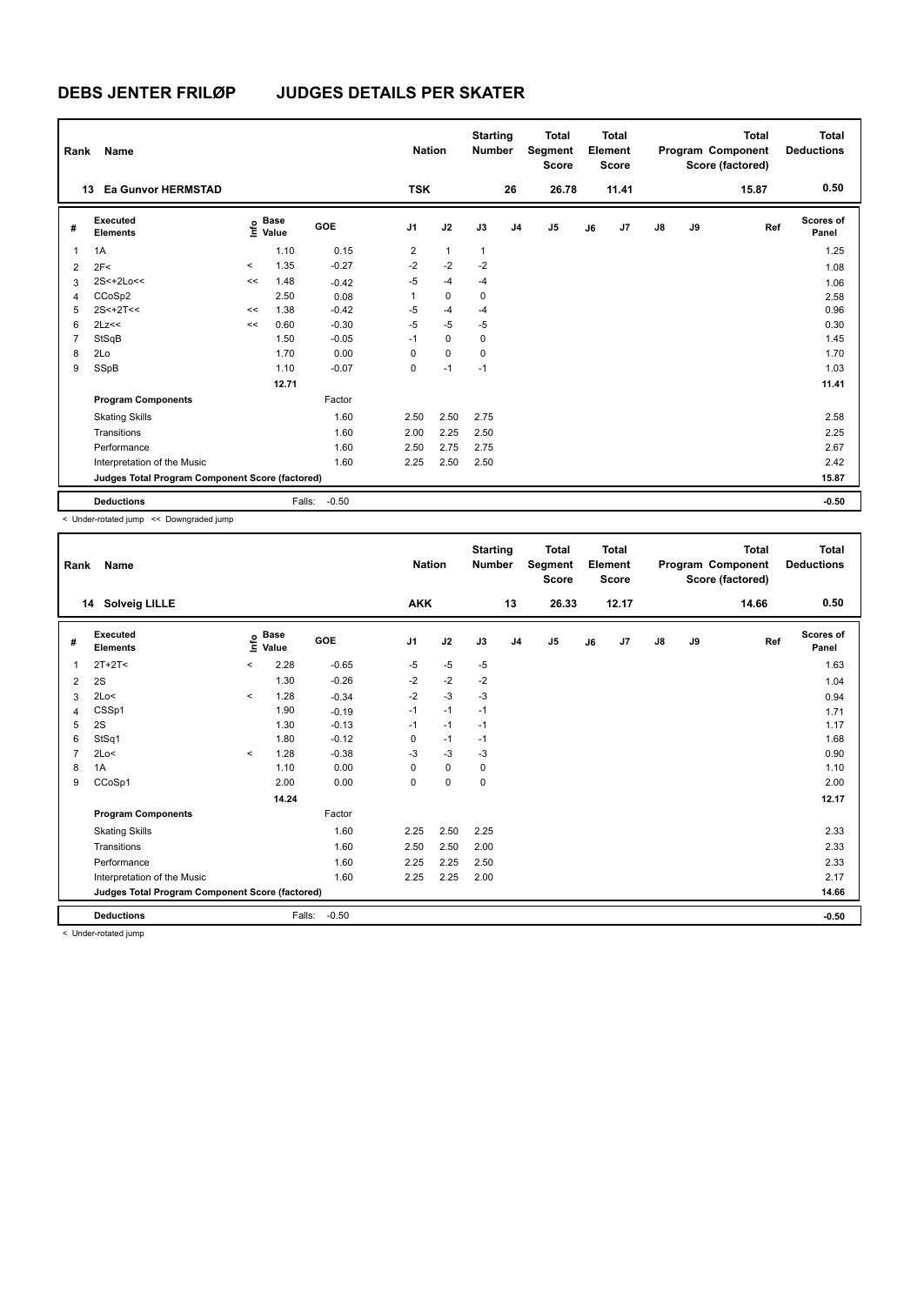| Rank           | Name                                            |         |                                             |         | <b>Nation</b> |              | <b>Starting</b><br><b>Number</b> |                | <b>Total</b><br>Segment<br><b>Score</b> |    | <b>Total</b><br>Element<br><b>Score</b> |    |    | <b>Total</b><br>Program Component<br>Score (factored) | <b>Total</b><br><b>Deductions</b> |
|----------------|-------------------------------------------------|---------|---------------------------------------------|---------|---------------|--------------|----------------------------------|----------------|-----------------------------------------|----|-----------------------------------------|----|----|-------------------------------------------------------|-----------------------------------|
|                | <b>Anniken EIKELAND</b><br>15                   |         |                                             |         | <b>BKK</b>    |              |                                  | 25             | 25.72                                   |    | 11.99                                   |    |    | 13.73                                                 | 0.00                              |
| #              | <b>Executed</b><br><b>Elements</b>              |         | <b>Base</b><br>e <sup>Base</sup><br>⊆ Value | GOE     | J1            | J2           | J3                               | J <sub>4</sub> | J <sub>5</sub>                          | J6 | J7                                      | J8 | J9 | Ref                                                   | <b>Scores of</b><br>Panel         |
| 1              | 1A                                              |         | 1.10                                        | 0.00    | 0             | $\mathbf 0$  | $\mathbf 0$                      |                |                                         |    |                                         |    |    |                                                       | 1.10                              |
| 2              | $1Lo+2Lo<$                                      | $\prec$ | 1.78                                        | $-0.42$ | $-3$          | $-4$         | $-3$                             |                |                                         |    |                                         |    |    |                                                       | 1.36                              |
| 3              | SSp1                                            |         | 1.30                                        | $-0.04$ | 0             | $\mathbf 0$  | $-1$                             |                |                                         |    |                                         |    |    |                                                       | 1.26                              |
| 4              | 2S                                              |         | 1.30                                        | $-0.09$ | $-2$          | 0            | 0                                |                |                                         |    |                                         |    |    |                                                       | 1.21                              |
| 5              | 2S                                              |         | 1.30                                        | $-0.26$ | $-2$          | $-2$         | $-2$                             |                |                                         |    |                                         |    |    |                                                       | 1.04                              |
| 6              | CCoSp2V                                         |         | 1.88                                        | 0.06    | 0             | $\mathbf{1}$ | 0                                |                |                                         |    |                                         |    |    |                                                       | 1.94                              |
| $\overline{7}$ | $1Lo+2Lo<$                                      | $\prec$ | 1.78                                        | $-0.43$ | $-5$          | $-2$         | $-3$                             |                |                                         |    |                                         |    |    |                                                       | 1.35                              |
| 8              | StSq1                                           |         | 1.80                                        | $-0.06$ | $-1$          | 0            | 0                                |                |                                         |    |                                         |    |    |                                                       | 1.74                              |
| 9              | 1A                                              |         | 1.10                                        | $-0.11$ | $-1$          | $-1$         | $-1$                             |                |                                         |    |                                         |    |    |                                                       | 0.99                              |
|                |                                                 |         | 13.34                                       |         |               |              |                                  |                |                                         |    |                                         |    |    |                                                       | 11.99                             |
|                | <b>Program Components</b>                       |         |                                             | Factor  |               |              |                                  |                |                                         |    |                                         |    |    |                                                       |                                   |
|                | <b>Skating Skills</b>                           |         |                                             | 1.60    | 2.25          | 2.25         | 2.50                             |                |                                         |    |                                         |    |    |                                                       | 2.33                              |
|                | Transitions                                     |         |                                             | 1.60    | 2.00          | 2.00         | 2.25                             |                |                                         |    |                                         |    |    |                                                       | 2.08                              |
|                | Performance                                     |         |                                             | 1.60    | 2.25          | 2.25         | 2.00                             |                |                                         |    |                                         |    |    |                                                       | 2.17                              |
|                | Interpretation of the Music                     |         |                                             | 1.60    | 2.00          | 2.00         | 2.00                             |                |                                         |    |                                         |    |    |                                                       | 2.00                              |
|                | Judges Total Program Component Score (factored) |         |                                             |         |               |              |                                  |                |                                         |    |                                         |    |    |                                                       | 13.73                             |
|                | <b>Deductions</b>                               |         |                                             |         |               |              |                                  |                |                                         |    |                                         |    |    |                                                       | 0.00                              |

< Under-rotated jump

| Rank | Name                                            |         |                      |         | <b>Nation</b>  |             | <b>Starting</b><br><b>Number</b> |                | <b>Total</b><br>Segment<br><b>Score</b> |    | <b>Total</b><br>Element<br><b>Score</b> |               |    | <b>Total</b><br>Program Component<br>Score (factored) | <b>Total</b><br><b>Deductions</b> |
|------|-------------------------------------------------|---------|----------------------|---------|----------------|-------------|----------------------------------|----------------|-----------------------------------------|----|-----------------------------------------|---------------|----|-------------------------------------------------------|-----------------------------------|
| 16   | Andrea SÆVIK                                    |         |                      |         | <b>BSK</b>     |             |                                  | 16             | 24.57                                   |    | 10.24                                   |               |    | 15.33                                                 | 1.00                              |
| #    | Executed<br><b>Elements</b>                     | ١nf٥    | <b>Base</b><br>Value | GOE     | J <sub>1</sub> | J2          | J3                               | J <sub>4</sub> | J5                                      | J6 | J7                                      | $\mathsf{J}8$ | J9 | Ref                                                   | Scores of<br>Panel                |
| 1    | $1A+1Lo$                                        |         | 1.60                 | $-0.22$ | $-1$           | $-3$        | $-2$                             |                |                                         |    |                                         |               |    |                                                       | 1.38                              |
| 2    | 2F                                              |         | 1.80                 | $-0.90$ | $-5$           | $-5$        | $-5$                             |                |                                         |    |                                         |               |    |                                                       | 0.90                              |
| 3    | 2S+SEQ+1T*                                      | $\star$ | 1.04                 | $-0.35$ | $-2$           | $-3$        | $-3$                             |                |                                         |    |                                         |               |    |                                                       | 0.69                              |
| 4    | CCoSp2                                          |         | 2.50                 | 0.00    |                | $\mathbf 0$ | $-1$                             |                |                                         |    |                                         |               |    |                                                       | 2.50                              |
| 5    | 2Lo                                             |         | 1.70                 | $-0.85$ | $-5$           | $-5$        | $-5$                             |                |                                         |    |                                         |               |    |                                                       | 0.85                              |
| 6    | StSqB                                           |         | 1.50                 | $-0.05$ | 0              | $\mathbf 0$ | $-1$                             |                |                                         |    |                                         |               |    |                                                       | 1.45                              |
| 7    | 2S                                              |         | 1.30                 | $-0.48$ | $-4$           | $-4$        | -3                               |                |                                         |    |                                         |               |    |                                                       | 0.82                              |
| 8    | 1A<<                                            | <<      | 0.00                 | 0.00    |                |             |                                  |                |                                         |    |                                         |               |    |                                                       | 0.00                              |
| 9    | SSp2                                            |         | 1.60                 | 0.05    | 1              | $\mathbf 0$ | 0                                |                |                                         |    |                                         |               |    |                                                       | 1.65                              |
|      |                                                 |         | 13.04                |         |                |             |                                  |                |                                         |    |                                         |               |    |                                                       | 10.24                             |
|      | <b>Program Components</b>                       |         |                      | Factor  |                |             |                                  |                |                                         |    |                                         |               |    |                                                       |                                   |
|      | <b>Skating Skills</b>                           |         |                      | 1.60    | 2.25           | 2.50        | 2.50                             |                |                                         |    |                                         |               |    |                                                       | 2.42                              |
|      | Transitions                                     |         |                      | 1.60    | 2.25           | 2.25        | 2.25                             |                |                                         |    |                                         |               |    |                                                       | 2.25                              |
|      | Performance                                     |         |                      | 1.60    | 2.50           | 2.50        | 2.75                             |                |                                         |    |                                         |               |    |                                                       | 2.58                              |
|      | Interpretation of the Music                     |         |                      | 1.60    | 2.50           | 2.25        | 2.25                             |                |                                         |    |                                         |               |    |                                                       | 2.33                              |
|      | Judges Total Program Component Score (factored) |         |                      |         |                |             |                                  |                |                                         |    |                                         |               |    |                                                       | 15.33                             |
|      | <b>Deductions</b><br>.                          |         | Falls:               | $-1.00$ |                |             |                                  |                |                                         |    |                                         |               |    |                                                       | $-1.00$                           |

<< Downgraded jump \* Invalid element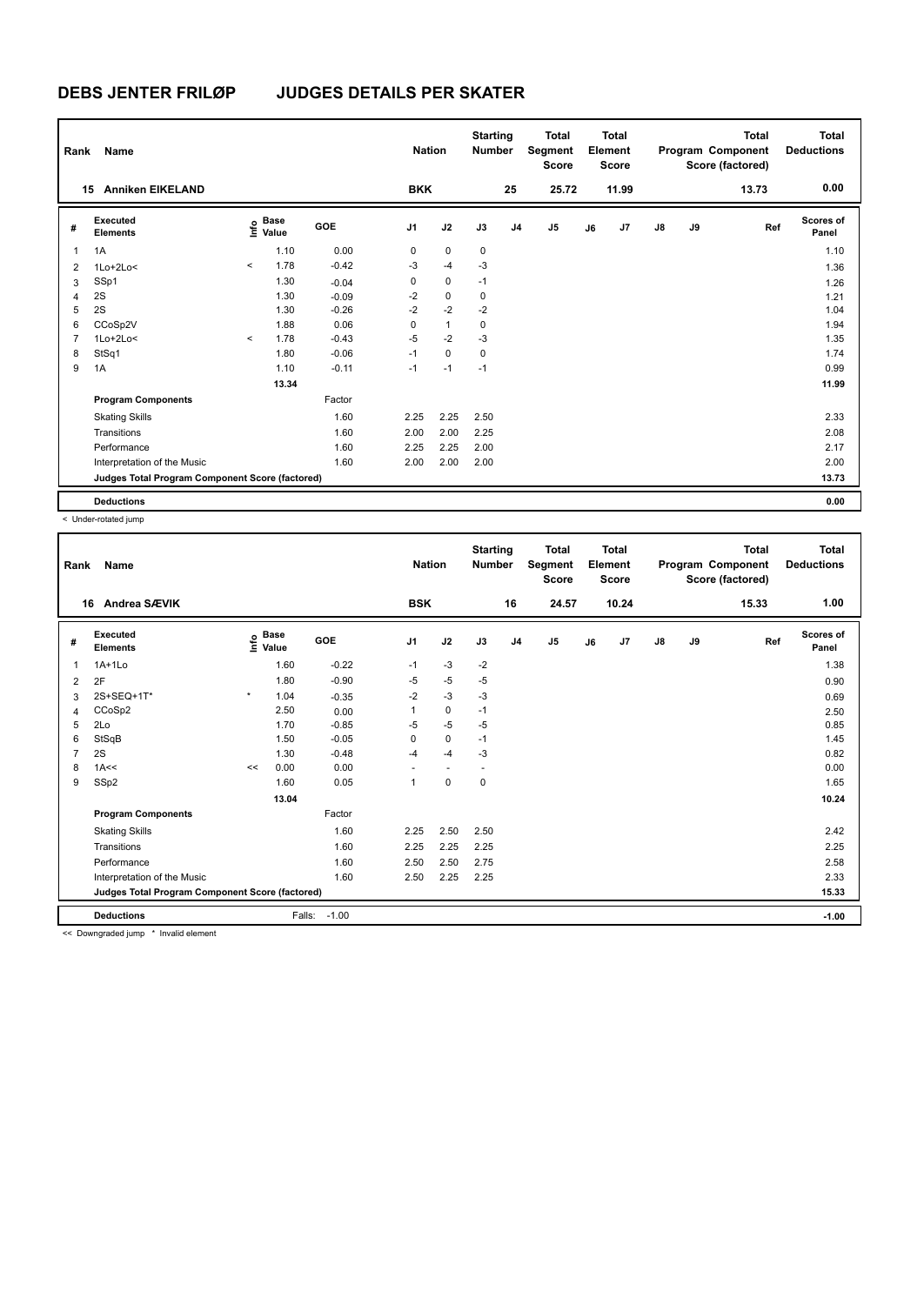| Rank           | Name                                            |         |                                             |         |                          | <b>Nation</b>            | <b>Starting</b><br><b>Number</b> |                | <b>Total</b><br>Segment<br><b>Score</b> |    | <b>Total</b><br>Element<br><b>Score</b> |               |    | <b>Total</b><br>Program Component<br>Score (factored) | <b>Total</b><br><b>Deductions</b> |
|----------------|-------------------------------------------------|---------|---------------------------------------------|---------|--------------------------|--------------------------|----------------------------------|----------------|-----------------------------------------|----|-----------------------------------------|---------------|----|-------------------------------------------------------|-----------------------------------|
| 17             | Juni Marie Filseth HAAVIND                      |         |                                             |         | <b>IKK</b>               |                          |                                  | 20             | 24.43                                   |    | 9.83                                    |               |    | 15.60                                                 | 1.00                              |
| #              | Executed<br><b>Elements</b>                     |         | <b>Base</b><br>e <sup>Base</sup><br>⊆ Value | GOE     | J1                       | J2                       | J3                               | J <sub>4</sub> | J <sub>5</sub>                          | J6 | J7                                      | $\mathsf{J}8$ | J9 | Ref                                                   | Scores of<br>Panel                |
| 1              | 2Lo                                             |         | 1.70                                        | $-0.34$ | $-2$                     | $-2$                     | $-2$                             |                |                                         |    |                                         |               |    |                                                       | 1.36                              |
| 2              | 2S                                              |         | 1.30                                        | 0.00    | 0                        | $\mathbf 0$              | 0                                |                |                                         |    |                                         |               |    |                                                       | 1.30                              |
| 3              | StSqB                                           |         | 1.50                                        | 0.00    | $-1$                     | 0                        | 1                                |                |                                         |    |                                         |               |    |                                                       | 1.50                              |
| 4              | $1A+2T<<$                                       | <<      | 1.50                                        | $-0.51$ | $-5$                     | $-5$                     | $-4$                             |                |                                         |    |                                         |               |    |                                                       | 0.99                              |
| 5              | 1A                                              |         | 1.10                                        | $-0.22$ | $-2$                     | $-2$                     | $-2$                             |                |                                         |    |                                         |               |    |                                                       | 0.88                              |
| 6              | $CSpB*$                                         | $\star$ | 0.00                                        | 0.00    | $\overline{\phantom{a}}$ | $\overline{\phantom{a}}$ |                                  |                |                                         |    |                                         |               |    |                                                       | 0.00                              |
| $\overline{7}$ | 2Lo                                             |         | 1.70                                        | $-0.85$ | $-5$                     | $-5$                     | $-5$                             |                |                                         |    |                                         |               |    |                                                       | 0.85                              |
| 8              | 2S                                              |         | 1.30                                        | 0.00    | 0                        | $\mathbf 0$              | 0                                |                |                                         |    |                                         |               |    |                                                       | 1.30                              |
| 9              | SSp2                                            |         | 1.60                                        | 0.05    | 0                        | 0                        | 1                                |                |                                         |    |                                         |               |    |                                                       | 1.65                              |
|                |                                                 |         | 11.70                                       |         |                          |                          |                                  |                |                                         |    |                                         |               |    |                                                       | 9.83                              |
|                | <b>Program Components</b>                       |         |                                             | Factor  |                          |                          |                                  |                |                                         |    |                                         |               |    |                                                       |                                   |
|                | <b>Skating Skills</b>                           |         |                                             | 1.60    | 2.25                     | 2.50                     | 2.50                             |                |                                         |    |                                         |               |    |                                                       | 2.42                              |
|                | Transitions                                     |         |                                             | 1.60    | 2.00                     | 2.25                     | 2.50                             |                |                                         |    |                                         |               |    |                                                       | 2.25                              |
|                | Performance                                     |         |                                             | 1.60    | 2.00                     | 2.25                     | 2.75                             |                |                                         |    |                                         |               |    |                                                       | 2.33                              |
|                | Interpretation of the Music                     |         |                                             | 1.60    | 2.25                     | 2.75                     | 3.25                             |                |                                         |    |                                         |               |    |                                                       | 2.75                              |
|                | Judges Total Program Component Score (factored) |         |                                             |         |                          |                          |                                  |                |                                         |    |                                         |               |    |                                                       | 15.60                             |
|                | <b>Deductions</b>                               |         | Falls:                                      | $-1.00$ |                          |                          |                                  |                |                                         |    |                                         |               |    |                                                       | $-1.00$                           |

<< Downgraded jump \* Invalid element

| Rank | <b>Name</b>                                     |         |                                  |            | <b>Nation</b>  |             | <b>Starting</b><br><b>Number</b> |                | <b>Total</b><br>Segment<br><b>Score</b> |    | <b>Total</b><br>Element<br><b>Score</b> |               |    | <b>Total</b><br>Program Component<br>Score (factored) | <b>Total</b><br><b>Deductions</b> |
|------|-------------------------------------------------|---------|----------------------------------|------------|----------------|-------------|----------------------------------|----------------|-----------------------------------------|----|-----------------------------------------|---------------|----|-------------------------------------------------------|-----------------------------------|
| 18   | <b>EIIa HENRIKSEN</b>                           |         |                                  |            | <b>BKK</b>     |             |                                  | 1              | 24.41                                   |    | 11.98                                   |               |    | 12.93                                                 | 0.50                              |
| #    | Executed<br><b>Elements</b>                     |         | <b>Base</b><br>e Base<br>⊆ Value | <b>GOE</b> | J <sub>1</sub> | J2          | J3                               | J <sub>4</sub> | J5                                      | J6 | J7                                      | $\mathsf{J}8$ | J9 | Ref                                                   | <b>Scores of</b><br>Panel         |
| 1    | 1A                                              |         | 1.10                             | $-0.15$    | $-1$           | $-1$        | $-2$                             |                |                                         |    |                                         |               |    |                                                       | 0.95                              |
| 2    | $1F+1Lo$                                        |         | 1.00                             | 0.00       | 0              | $\mathbf 0$ | 0                                |                |                                         |    |                                         |               |    |                                                       | 1.00                              |
| 3    | StSq1                                           |         | 1.80                             | $-0.12$    | $-1$           | $\mathbf 0$ | $-1$                             |                |                                         |    |                                         |               |    |                                                       | 1.68                              |
| 4    | $2S+1T$                                         |         | 1.70                             | 0.00       | 0              | $\mathbf 0$ | $\mathbf 0$                      |                |                                         |    |                                         |               |    |                                                       | 1.70                              |
| 5    | CCoSp2                                          |         | 2.50                             | $-0.08$    | $-1$           | 0           | 0                                |                |                                         |    |                                         |               |    |                                                       | 2.42                              |
| 6    | 2Lo<                                            | $\prec$ | 1.28                             | $-0.64$    | -5             | $-5$        | $-5$                             |                |                                         |    |                                         |               |    |                                                       | 0.64                              |
| 7    | 2S                                              |         | 1.30                             | $-0.26$    | $-2$           | $-3$        | $-1$                             |                |                                         |    |                                         |               |    |                                                       | 1.04                              |
| 8    | 1A                                              |         | 1.10                             | $-0.15$    | $-2$           | $-1$        | $-1$                             |                |                                         |    |                                         |               |    |                                                       | 0.95                              |
| 9    | SSp2                                            |         | 1.60                             | 0.00       | 0              | 0           | 0                                |                |                                         |    |                                         |               |    |                                                       | 1.60                              |
|      |                                                 |         | 13.38                            |            |                |             |                                  |                |                                         |    |                                         |               |    |                                                       | 11.98                             |
|      | <b>Program Components</b>                       |         |                                  | Factor     |                |             |                                  |                |                                         |    |                                         |               |    |                                                       |                                   |
|      | <b>Skating Skills</b>                           |         |                                  | 1.60       | 2.00           | 2.00        | 2.00                             |                |                                         |    |                                         |               |    |                                                       | 2.00                              |
|      | Transitions                                     |         |                                  | 1.60       | 1.75           | 1.75        | 1.75                             |                |                                         |    |                                         |               |    |                                                       | 1.75                              |
|      | Performance                                     |         |                                  | 1.60       | 2.00           | 2.00        | 2.25                             |                |                                         |    |                                         |               |    |                                                       | 2.08                              |
|      | Interpretation of the Music                     |         |                                  | 1.60       | 2.25           | 2.25        | 2.25                             |                |                                         |    |                                         |               |    |                                                       | 2.25                              |
|      | Judges Total Program Component Score (factored) |         |                                  |            |                |             |                                  |                |                                         |    |                                         |               |    |                                                       | 12.93                             |
|      | <b>Deductions</b>                               |         | Falls:                           | $-0.50$    |                |             |                                  |                |                                         |    |                                         |               |    |                                                       | $-0.50$                           |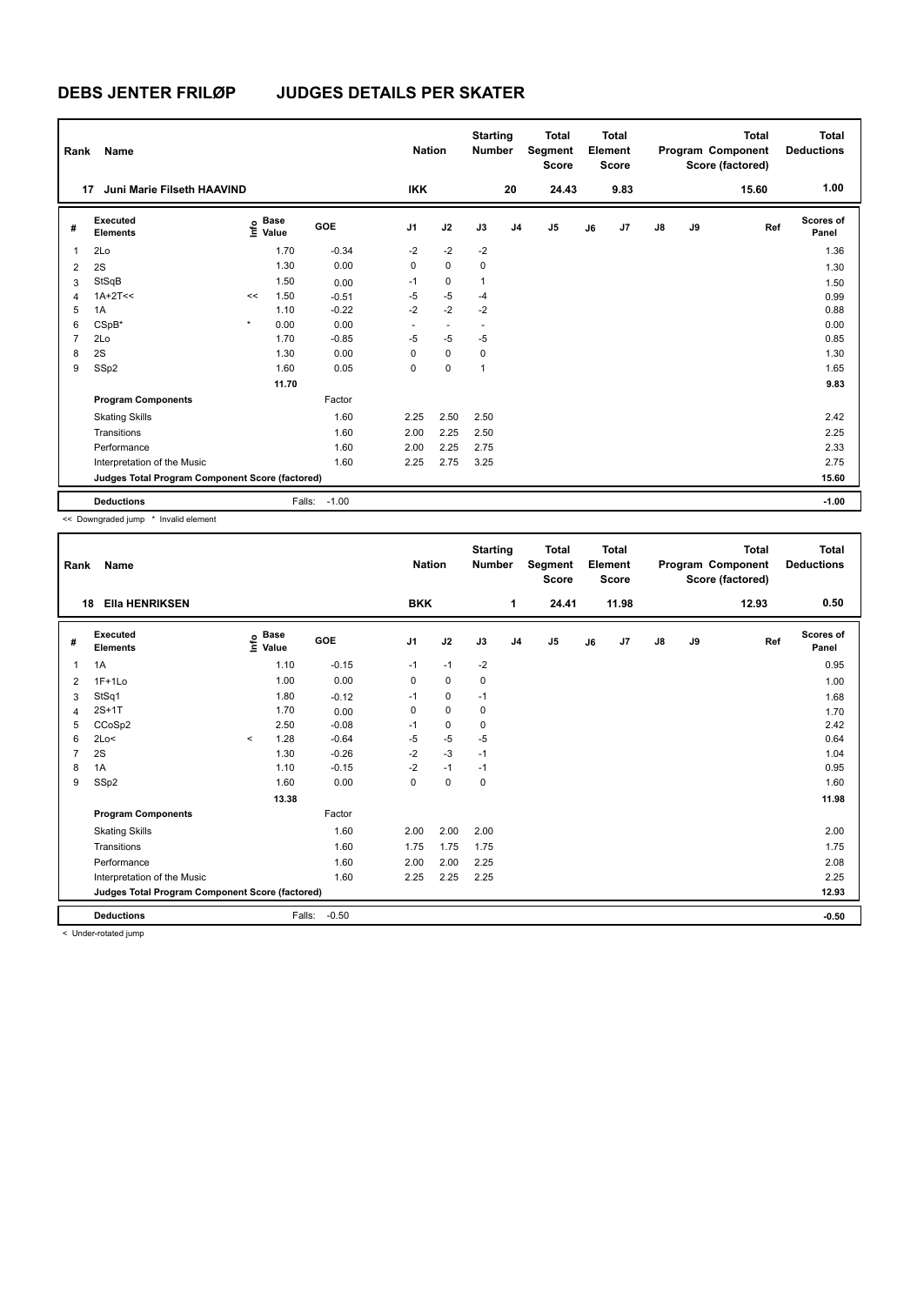| Rank           | Name                                            |         |                                             |         |             | <b>Nation</b> |           | <b>Starting</b><br><b>Number</b> |                | <b>Total</b><br>Segment<br><b>Score</b> |    | Total<br>Element<br><b>Score</b> |               |    | <b>Total</b><br>Program Component<br>Score (factored) | Total<br><b>Deductions</b> |
|----------------|-------------------------------------------------|---------|---------------------------------------------|---------|-------------|---------------|-----------|----------------------------------|----------------|-----------------------------------------|----|----------------------------------|---------------|----|-------------------------------------------------------|----------------------------|
|                | <b>Pernille PRAN</b><br>19                      |         |                                             |         | <b>OSK</b>  |               |           |                                  | 21             | 24.15                                   |    | 11.15                            |               |    | 14.00                                                 | 1.00                       |
| #              | Executed<br><b>Elements</b>                     |         | <b>Base</b><br>e <sup>Base</sup><br>⊆ Value | GOE     | J1          |               | J2        | J3                               | J <sub>4</sub> | J <sub>5</sub>                          | J6 | J <sub>7</sub>                   | $\mathsf{J}8$ | J9 | Ref                                                   | Scores of<br>Panel         |
| 1              | 2Lo                                             |         | 1.70                                        | $-0.62$ | $-3$        |               | $-4$      | $-4$                             |                |                                         |    |                                  |               |    |                                                       | 1.08                       |
| 2              | 2F<                                             | $\prec$ | 1.35                                        | $-0.41$ | $-3$        |               | $-3$      | $-3$                             |                |                                         |    |                                  |               |    |                                                       | 0.94                       |
| 3              | $2S+2T<$                                        | $\prec$ | 2.28                                        | $-0.65$ | $-5$        |               | $-5$      | $-5$                             |                |                                         |    |                                  |               |    |                                                       | 1.63                       |
| 4              | 2Lo                                             |         | 1.70                                        | $-0.62$ | $-4$        |               | $-3$      | $-4$                             |                |                                         |    |                                  |               |    |                                                       | 1.08                       |
| 5              | CSSpBV                                          |         | 1.20                                        | $-0.16$ | $-3$        |               | $-1$      | $\mathbf 0$                      |                |                                         |    |                                  |               |    |                                                       | 1.04                       |
| 6              | 2S                                              |         | 1.30                                        | $-0.65$ | $-5$        |               | $-5$      | $-5$                             |                |                                         |    |                                  |               |    |                                                       | 0.65                       |
| $\overline{7}$ | 1A                                              |         | 1.10                                        | 0.00    | 0           |               | $\pmb{0}$ | 0                                |                |                                         |    |                                  |               |    |                                                       | 1.10                       |
| 8              | StSqB                                           |         | 1.50                                        | $-0.20$ | $-2$        |               | $-1$      | $-1$                             |                |                                         |    |                                  |               |    |                                                       | 1.30                       |
| 9              | CCoSp2                                          |         | 2.50                                        | $-0.17$ | $\mathbf 0$ |               | $-1$      | $-1$                             |                |                                         |    |                                  |               |    |                                                       | 2.33                       |
|                |                                                 |         | 14.63                                       |         |             |               |           |                                  |                |                                         |    |                                  |               |    |                                                       | 11.15                      |
|                | <b>Program Components</b>                       |         |                                             | Factor  |             |               |           |                                  |                |                                         |    |                                  |               |    |                                                       |                            |
|                | <b>Skating Skills</b>                           |         |                                             | 1.60    | 2.25        |               | 2.25      | 2.25                             |                |                                         |    |                                  |               |    |                                                       | 2.25                       |
|                | Transitions                                     |         |                                             | 1.60    | 2.00        |               | 2.00      | 2.00                             |                |                                         |    |                                  |               |    |                                                       | 2.00                       |
|                | Performance                                     |         |                                             | 1.60    | 2.00        |               | 2.25      | 2.50                             |                |                                         |    |                                  |               |    |                                                       | 2.25                       |
|                | Interpretation of the Music                     |         |                                             | 1.60    | 2.00        |               | 2.25      | 2.50                             |                |                                         |    |                                  |               |    |                                                       | 2.25                       |
|                | Judges Total Program Component Score (factored) |         |                                             |         |             |               |           |                                  |                |                                         |    |                                  |               |    |                                                       | 14.00                      |
|                | <b>Deductions</b>                               |         | Falls:                                      | $-1.00$ |             |               |           |                                  |                |                                         |    |                                  |               |    |                                                       | $-1.00$                    |

< Under-rotated jump

| Rank | Name                                            |    |                                  |            | <b>Nation</b>  |                      | <b>Starting</b><br><b>Number</b> |                | <b>Total</b><br>Segment<br><b>Score</b> |    | <b>Total</b><br>Element<br><b>Score</b> |               |    | <b>Total</b><br>Program Component<br>Score (factored) | <b>Total</b><br><b>Deductions</b> |
|------|-------------------------------------------------|----|----------------------------------|------------|----------------|----------------------|----------------------------------|----------------|-----------------------------------------|----|-----------------------------------------|---------------|----|-------------------------------------------------------|-----------------------------------|
| 20   | <b>Susanne Thorstensen ENEHAUG</b>              |    |                                  |            | <b>BKK</b>     |                      |                                  | 5              | 24.03                                   |    | 9.77                                    |               |    | 14.26                                                 | 0.00                              |
| #    | Executed<br><b>Elements</b>                     |    | <b>Base</b><br>e Base<br>E Value | <b>GOE</b> | J <sub>1</sub> | J2                   | J3                               | J <sub>4</sub> | J5                                      | J6 | J7                                      | $\mathsf{J}8$ | J9 | Ref                                                   | <b>Scores of</b><br>Panel         |
| 1    | 1A                                              |    | 1.10                             | 0.00       | 0              | 0                    | 0                                |                |                                         |    |                                         |               |    |                                                       | 1.10                              |
| 2    | $1$ Lo+ $2$ Lo<<                                | << | 1.00                             | $-0.20$    | $-4$           | $-4$                 | $-4$                             |                |                                         |    |                                         |               |    |                                                       | 0.80                              |
| 3    | 2F<<                                            | << | 0.50                             | $-0.23$    | $-5$           | $-5$                 | $-4$                             |                |                                         |    |                                         |               |    |                                                       | 0.27                              |
| 4    | SSp2                                            |    | 1.60                             | 0.00       | 0              | $\mathbf 0$          | 0                                |                |                                         |    |                                         |               |    |                                                       | 1.60                              |
| 5    | $2S < +1T$                                      | << | 0.80                             | $-0.15$    | $-4$           | $-4$                 | $-3$                             |                |                                         |    |                                         |               |    |                                                       | 0.65                              |
| 6    | 2S<<                                            | << | 0.40                             | $-0.13$    | $-3$           | $-4$                 | $-3$                             |                |                                         |    |                                         |               |    |                                                       | 0.27                              |
| 7    | 1A                                              |    | 1.10                             | 0.00       | $\Omega$       | $\mathbf 0$          | 0                                |                |                                         |    |                                         |               |    |                                                       | 1.10                              |
| 8    | StSqB                                           |    | 1.50                             | $-0.10$    | $-1$           | 0                    | $-1$                             |                |                                         |    |                                         |               |    |                                                       | 1.40                              |
| 9    | CCoSp2                                          |    | 2.50                             | 0.08       | 0              | $\blacktriangleleft$ | 0                                |                |                                         |    |                                         |               |    |                                                       | 2.58                              |
|      |                                                 |    | 10.50                            |            |                |                      |                                  |                |                                         |    |                                         |               |    |                                                       | 9.77                              |
|      | <b>Program Components</b>                       |    |                                  | Factor     |                |                      |                                  |                |                                         |    |                                         |               |    |                                                       |                                   |
|      | <b>Skating Skills</b>                           |    |                                  | 1.60       | 2.25           | 2.50                 | 2.25                             |                |                                         |    |                                         |               |    |                                                       | 2.33                              |
|      | Transitions                                     |    |                                  | 1.60       | 2.00           | 2.25                 | 2.00                             |                |                                         |    |                                         |               |    |                                                       | 2.08                              |
|      | Performance                                     |    |                                  | 1.60       | 2.50           | 2.50                 | 2.25                             |                |                                         |    |                                         |               |    |                                                       | 2.42                              |
|      | Interpretation of the Music                     |    |                                  | 1.60       | 2.25           | 2.00                 | 2.00                             |                |                                         |    |                                         |               |    |                                                       | 2.08                              |
|      | Judges Total Program Component Score (factored) |    |                                  |            |                |                      |                                  |                |                                         |    |                                         |               |    |                                                       | 14.26                             |
|      | <b>Deductions</b>                               |    |                                  |            |                |                      |                                  |                |                                         |    |                                         |               |    |                                                       | 0.00                              |

<< Downgraded jump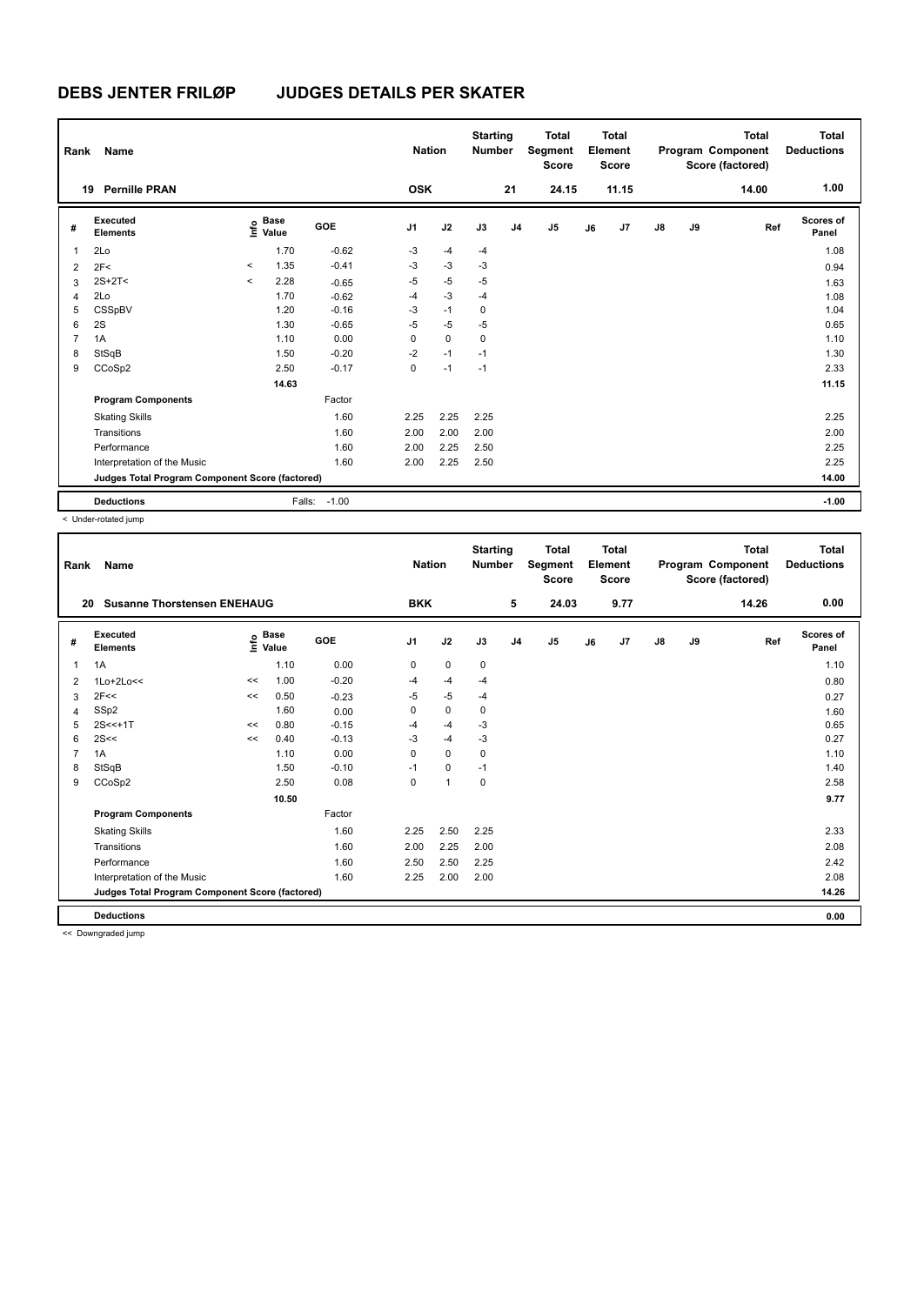| Rank           | Name                                            |         |                                  |         |          | <b>Nation</b> |      | <b>Starting</b><br><b>Number</b> | <b>Total</b><br>Segment<br><b>Score</b> |    | <b>Total</b><br>Element<br><b>Score</b> |               |    | Total<br>Program Component<br>Score (factored) | <b>Total</b><br><b>Deductions</b> |
|----------------|-------------------------------------------------|---------|----------------------------------|---------|----------|---------------|------|----------------------------------|-----------------------------------------|----|-----------------------------------------|---------------|----|------------------------------------------------|-----------------------------------|
|                | <b>Eirill Eikanger FULLU</b><br>21              |         |                                  |         | OI       |               |      | 11                               | 22.73                                   |    | 11.67                                   |               |    | 13.06                                          | 2.00                              |
| #              | <b>Executed</b><br><b>Elements</b>              |         | <b>Base</b><br>e Base<br>⊆ Value | GOE     | J1       | J2            | J3   | J <sub>4</sub>                   | J <sub>5</sub>                          | J6 | J <sub>7</sub>                          | $\mathsf{J}8$ | J9 | Ref                                            | Scores of<br>Panel                |
| 1              | 2Lo                                             |         | 1.70                             | $-0.85$ | $-5$     | $-5$          | $-5$ |                                  |                                         |    |                                         |               |    |                                                | 0.85                              |
| 2              | 2S                                              |         | 1.30                             | $-0.65$ | $-5$     | $-5$          | $-5$ |                                  |                                         |    |                                         |               |    |                                                | 0.65                              |
| 3              | SSp2                                            |         | 1.60                             | 0.11    | 1        | $\mathbf 0$   | 1    |                                  |                                         |    |                                         |               |    |                                                | 1.71                              |
| 4              | StSq1                                           |         | 1.80                             | $-0.24$ | $-1$     | $-2$          | $-1$ |                                  |                                         |    |                                         |               |    |                                                | 1.56                              |
| 5              | 2F<<                                            | <<      | 0.50                             | $-0.25$ | $-5$     | $-5$          | $-5$ |                                  |                                         |    |                                         |               |    |                                                | 0.25                              |
| 6              | 1A                                              |         | 1.10                             | 0.00    | $\Omega$ | $\mathbf 0$   | 0    |                                  |                                         |    |                                         |               |    |                                                | 1.10                              |
| $\overline{7}$ | CCoSp3                                          |         | 3.00                             | 0.10    | 1        | 0             | 0    |                                  |                                         |    |                                         |               |    |                                                | 3.10                              |
| 8              | 2Lo<                                            | $\prec$ | 1.28                             | $-0.26$ | $-2$     | $-2$          | $-2$ |                                  |                                         |    |                                         |               |    |                                                | 1.02                              |
| 9              | $1A+1T$                                         |         | 1.50                             | $-0.07$ | $-1$     | $-1$          | 0    |                                  |                                         |    |                                         |               |    |                                                | 1.43                              |
|                |                                                 |         | 13.78                            |         |          |               |      |                                  |                                         |    |                                         |               |    |                                                | 11.67                             |
|                | <b>Program Components</b>                       |         |                                  | Factor  |          |               |      |                                  |                                         |    |                                         |               |    |                                                |                                   |
|                | <b>Skating Skills</b>                           |         |                                  | 1.60    | 2.25     | 2.00          | 2.25 |                                  |                                         |    |                                         |               |    |                                                | 2.17                              |
|                | Transitions                                     |         |                                  | 1.60    | 1.75     | 1.75          | 2.00 |                                  |                                         |    |                                         |               |    |                                                | 1.83                              |
|                | Performance                                     |         |                                  | 1.60    | 2.00     | 2.00          | 2.25 |                                  |                                         |    |                                         |               |    |                                                | 2.08                              |
|                | Interpretation of the Music                     |         |                                  | 1.60    | 2.00     | 2.00          | 2.25 |                                  |                                         |    |                                         |               |    |                                                | 2.08                              |
|                | Judges Total Program Component Score (factored) |         |                                  |         |          |               |      |                                  |                                         |    |                                         |               |    |                                                | 13.06                             |
|                | <b>Deductions</b>                               |         | Falls:                           | $-2.00$ |          |               |      |                                  |                                         |    |                                         |               |    |                                                | $-2.00$                           |

< Under-rotated jump << Downgraded jump

| Rank | Name                                                                                                                 |         |                      |         | <b>Nation</b>  |              | <b>Starting</b><br><b>Number</b> |                | Total<br>Segment<br><b>Score</b> |    | <b>Total</b><br>Element<br><b>Score</b> |               |    | <b>Total</b><br>Program Component<br>Score (factored) | <b>Total</b><br><b>Deductions</b> |
|------|----------------------------------------------------------------------------------------------------------------------|---------|----------------------|---------|----------------|--------------|----------------------------------|----------------|----------------------------------|----|-----------------------------------------|---------------|----|-------------------------------------------------------|-----------------------------------|
|      | 22 Ida OS                                                                                                            |         |                      |         | <b>SKK</b>     |              |                                  | 4              | 22.61                            |    | 9.90                                    |               |    | 13.21                                                 | 0.50                              |
| #    | Executed<br><b>Elements</b>                                                                                          | ١nf٥    | <b>Base</b><br>Value | GOE     | J <sub>1</sub> | J2           | J3                               | J <sub>4</sub> | J <sub>5</sub>                   | J6 | J7                                      | $\mathsf{J}8$ | J9 | Ref                                                   | Scores of<br>Panel                |
| 1    | $1A+2Lo<<$                                                                                                           | <<      | 1.60                 | $-0.37$ | $-3$           | $-4$         | $-3$                             |                |                                  |    |                                         |               |    |                                                       | 1.23                              |
| 2    | 2S+1A+SEQ                                                                                                            |         | 1.92                 | 0.04    | 0              | $\mathbf{1}$ | $\mathbf 0$                      |                |                                  |    |                                         |               |    |                                                       | 1.96                              |
| 3    | 1F                                                                                                                   |         | 0.50                 | 0.02    | 0              | 0            | 1                                |                |                                  |    |                                         |               |    |                                                       | 0.52                              |
| 4    | CSp1                                                                                                                 |         | 1.40                 | $-0.28$ | $-3$           | $-2$         | $-1$                             |                |                                  |    |                                         |               |    |                                                       | 1.12                              |
| 5    | 1Lz                                                                                                                  |         | 0.60                 | 0.02    | 0              | 0            | 1                                |                |                                  |    |                                         |               |    |                                                       | 0.62                              |
| 6    | 2Lo<                                                                                                                 | $\prec$ | 1.28                 | $-0.64$ | $-5$           | $-5$         | $-5$                             |                |                                  |    |                                         |               |    |                                                       | 0.64                              |
| 7    | 2S                                                                                                                   |         | 1.30                 | 0.00    | $\Omega$       | 0            | $\mathbf 0$                      |                |                                  |    |                                         |               |    |                                                       | 1.30                              |
| 8    | CCoSpBV                                                                                                              |         | 1.28                 | $-0.17$ | $-2$           | $-1$         | $-1$                             |                |                                  |    |                                         |               |    |                                                       | 1.11                              |
| 9    | StSqB                                                                                                                |         | 1.50                 | $-0.10$ | $-2$           | 0            | $\mathbf 0$                      |                |                                  |    |                                         |               |    |                                                       | 1.40                              |
|      |                                                                                                                      |         | 11.38                |         |                |              |                                  |                |                                  |    |                                         |               |    |                                                       | 9.90                              |
|      | <b>Program Components</b>                                                                                            |         |                      | Factor  |                |              |                                  |                |                                  |    |                                         |               |    |                                                       |                                   |
|      | <b>Skating Skills</b>                                                                                                |         |                      | 1.60    | 2.00           | 2.25         | 2.25                             |                |                                  |    |                                         |               |    |                                                       | 2.17                              |
|      | Transitions                                                                                                          |         |                      | 1.60    | 1.75           | 2.00         | 2.00                             |                |                                  |    |                                         |               |    |                                                       | 1.92                              |
|      | Performance                                                                                                          |         |                      | 1.60    | 2.25           | 2.00         | 2.50                             |                |                                  |    |                                         |               |    |                                                       | 2.25                              |
|      | Interpretation of the Music                                                                                          |         |                      | 1.60    | 1.75           | 1.75         | 2.25                             |                |                                  |    |                                         |               |    |                                                       | 1.92                              |
|      | Judges Total Program Component Score (factored)                                                                      |         |                      |         |                |              |                                  |                |                                  |    |                                         |               |    |                                                       | 13.21                             |
|      | <b>Deductions</b><br>$\sim$ $\sim$ $\sim$ $\sim$ $\sim$ $\sim$ $\sim$<br>and a series of the series of the series of |         | Falls:               | $-0.50$ |                |              |                                  |                |                                  |    |                                         |               |    |                                                       | $-0.50$                           |

< Under-rotated jump << Downgraded jump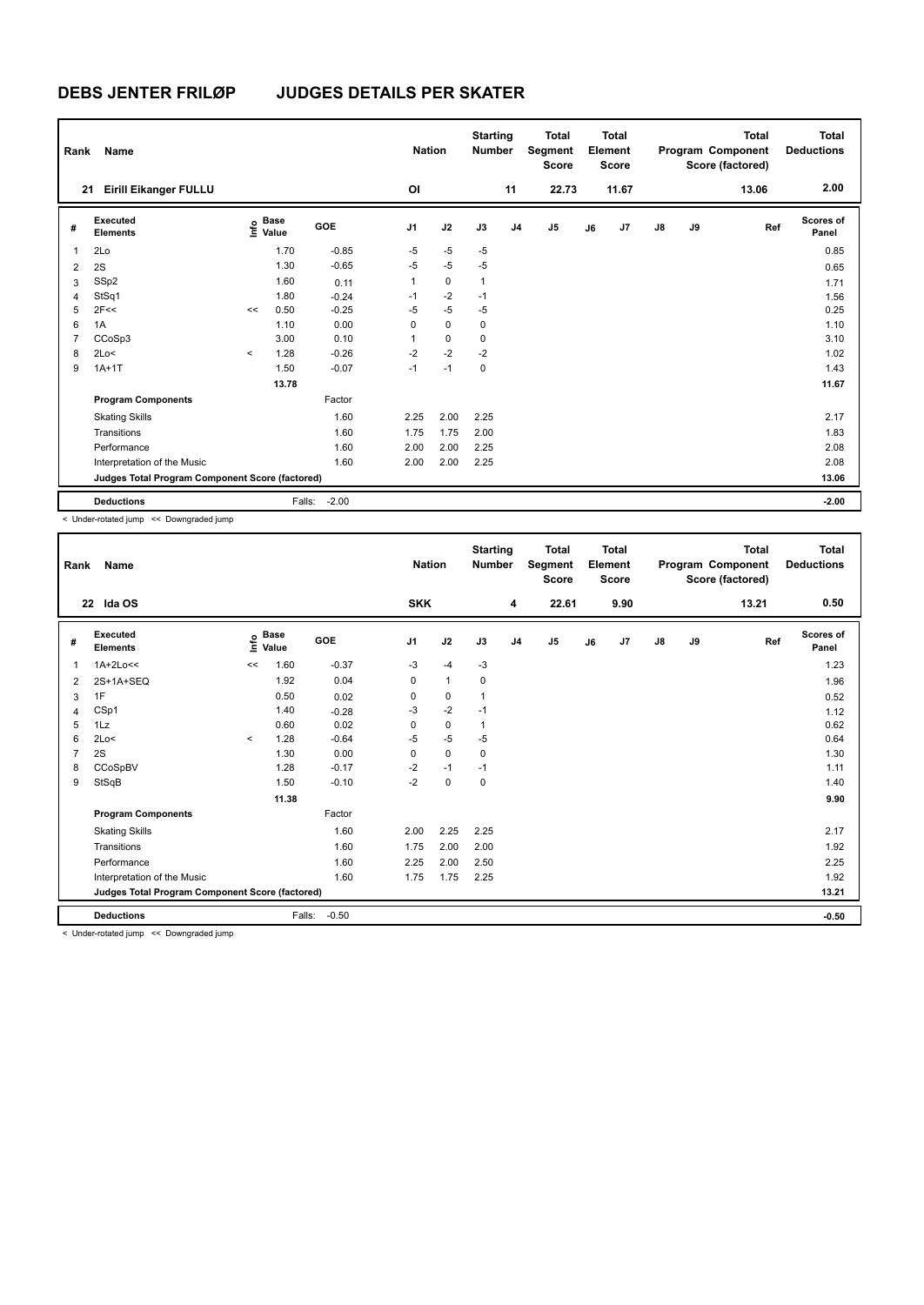| Rank           | Name                                            |                                             |                   | <b>Nation</b>  |             | <b>Starting</b><br><b>Number</b> |                | <b>Total</b><br>Segment<br><b>Score</b> |    | Total<br>Element<br><b>Score</b> |               |    | <b>Total</b><br>Program Component<br>Score (factored) | <b>Total</b><br><b>Deductions</b> |
|----------------|-------------------------------------------------|---------------------------------------------|-------------------|----------------|-------------|----------------------------------|----------------|-----------------------------------------|----|----------------------------------|---------------|----|-------------------------------------------------------|-----------------------------------|
| 23             | <b>Linnea HUNDEIDE</b>                          |                                             |                   | <b>RKK</b>     |             |                                  | $\overline{7}$ | 20.39                                   |    | 9.97                             |               |    | 10.92                                                 | 0.50                              |
| #              | Executed<br><b>Elements</b>                     | <b>Base</b><br>e <sup>Base</sup><br>⊆ Value | GOE               | J <sub>1</sub> | J2          | J3                               | J <sub>4</sub> | J <sub>5</sub>                          | J6 | J7                               | $\mathsf{J}8$ | J9 | Ref                                                   | Scores of<br>Panel                |
| 1              | $1A+1L0$                                        | 1.60                                        | 0.04              | $\mathbf 0$    | $\mathbf 0$ | $\mathbf{1}$                     |                |                                         |    |                                  |               |    |                                                       | 1.64                              |
| 2              | 2Lo                                             | 1.70                                        | $-0.28$           | $-2$           | $-2$        | $-1$                             |                |                                         |    |                                  |               |    |                                                       | 1.42                              |
| 3              | CCoSp1V                                         | 1.50                                        | $-0.10$           | $-2$           | 0           | 0                                |                |                                         |    |                                  |               |    |                                                       | 1.40                              |
| $\overline{4}$ | $2S+1T$                                         | 1.70                                        | $-0.35$           | $-3$           | $-3$        | $-2$                             |                |                                         |    |                                  |               |    |                                                       | 1.35                              |
| 5              | 1A                                              | 1.10                                        | 0.00              | $\Omega$       | $\mathbf 0$ | 0                                |                |                                         |    |                                  |               |    |                                                       | 1.10                              |
| 6              | 1F                                              | 0.50                                        | 0.00              | 0              | $\mathbf 0$ | 0                                |                |                                         |    |                                  |               |    |                                                       | 0.50                              |
| $\overline{7}$ | 2S<                                             | 0.98<br>$\prec$                             | $-0.20$           | $-2$           | $-2$        | $-2$                             |                |                                         |    |                                  |               |    |                                                       | 0.78                              |
| 8              | StSqB                                           | 1.50                                        | $-0.75$           | $-5$           | $-5$        | $-5$                             |                |                                         |    |                                  |               |    |                                                       | 0.75                              |
| 9              | SSpB                                            | 1.10                                        | $-0.07$           | $-1$           | $-1$        | 0                                |                |                                         |    |                                  |               |    |                                                       | 1.03                              |
|                |                                                 | 11.68                                       |                   |                |             |                                  |                |                                         |    |                                  |               |    |                                                       | 9.97                              |
|                | <b>Program Components</b>                       |                                             | Factor            |                |             |                                  |                |                                         |    |                                  |               |    |                                                       |                                   |
|                | <b>Skating Skills</b>                           |                                             | 1.60              | 2.00           | 1.50        | 2.00                             |                |                                         |    |                                  |               |    |                                                       | 1.83                              |
|                | Transitions                                     |                                             | 1.60              | 1.75           | 1.25        | 1.75                             |                |                                         |    |                                  |               |    |                                                       | 1.58                              |
|                | Performance                                     |                                             | 1.60              | 2.00           | 1.50        | 2.00                             |                |                                         |    |                                  |               |    |                                                       | 1.83                              |
|                | Interpretation of the Music                     |                                             | 1.60              | 1.75           | 1.25        | 1.75                             |                |                                         |    |                                  |               |    |                                                       | 1.58                              |
|                | Judges Total Program Component Score (factored) |                                             |                   |                |             |                                  |                |                                         |    |                                  |               |    |                                                       | 10.92                             |
|                | <b>Deductions</b>                               |                                             | $-0.50$<br>Falls: |                |             |                                  |                |                                         |    |                                  |               |    |                                                       | $-0.50$                           |

< Under-rotated jump

| Rank | Name                                            |         |                      |         | <b>Nation</b>  |              | <b>Starting</b><br><b>Number</b> |                | <b>Total</b><br>Segment<br><b>Score</b> |    | <b>Total</b><br>Element<br><b>Score</b> |               |    | <b>Total</b><br>Program Component<br>Score (factored) | <b>Total</b><br><b>Deductions</b> |
|------|-------------------------------------------------|---------|----------------------|---------|----------------|--------------|----------------------------------|----------------|-----------------------------------------|----|-----------------------------------------|---------------|----|-------------------------------------------------------|-----------------------------------|
| 24   | <b>NAIZHUO HU</b>                               |         |                      |         | <b>RKK</b>     |              |                                  | 10             | 19.98                                   |    | 10.25                                   |               |    | 11.73                                                 | 2.00                              |
| #    | Executed<br><b>Elements</b>                     | ١nf٥    | <b>Base</b><br>Value | GOE     | J <sub>1</sub> | J2           | J3                               | J <sub>4</sub> | J5                                      | J6 | J7                                      | $\mathsf{J}8$ | J9 | Ref                                                   | <b>Scores of</b><br>Panel         |
| 1    | 2Lo<                                            | $\prec$ | 1.28                 | $-0.64$ | $-5$           | $-5$         | $-5$                             |                |                                         |    |                                         |               |    |                                                       | 0.64                              |
| 2    | 2Lo                                             |         | 1.70                 | $-0.85$ | $-5$           | $-5$         | $-5$                             |                |                                         |    |                                         |               |    |                                                       | 0.85                              |
| 3    | 1A                                              |         | 1.10                 | 0.04    | 0              | $\mathbf 0$  | 1                                |                |                                         |    |                                         |               |    |                                                       | 1.14                              |
| 4    | CCoSp                                           |         | 0.00                 | 0.00    |                |              |                                  |                |                                         |    |                                         |               |    |                                                       | 0.00                              |
| 5    | $2S+1T$                                         |         | 1.70                 | 0.00    | 0              | 0            | 0                                |                |                                         |    |                                         |               |    |                                                       | 1.70                              |
| 6    | 2S                                              |         | 1.30                 | 0.09    | $\Omega$       | $\mathbf{1}$ |                                  |                |                                         |    |                                         |               |    |                                                       | 1.39                              |
| 7    | 2T                                              |         | 1.30                 | $-0.17$ | $-1$           | $-2$         | $-1$                             |                |                                         |    |                                         |               |    |                                                       | 1.13                              |
| 8    | StSqB                                           |         | 1.50                 | $-0.20$ | $-2$           | $-1$         | $-1$                             |                |                                         |    |                                         |               |    |                                                       | 1.30                              |
| 9    | SSp3                                            |         | 2.10                 | 0.00    | 0              | $\mathbf 0$  | 0                                |                |                                         |    |                                         |               |    |                                                       | 2.10                              |
|      |                                                 |         | 11.98                |         |                |              |                                  |                |                                         |    |                                         |               |    |                                                       | 10.25                             |
|      | <b>Program Components</b>                       |         |                      | Factor  |                |              |                                  |                |                                         |    |                                         |               |    |                                                       |                                   |
|      | <b>Skating Skills</b>                           |         |                      | 1.60    | 2.00           | 2.00         | 2.25                             |                |                                         |    |                                         |               |    |                                                       | 2.08                              |
|      | Transitions                                     |         |                      | 1.60    | 1.50           | 1.50         | 2.00                             |                |                                         |    |                                         |               |    |                                                       | 1.67                              |
|      | Performance                                     |         |                      | 1.60    | 1.75           | 2.00         | 2.25                             |                |                                         |    |                                         |               |    |                                                       | 2.00                              |
|      | Interpretation of the Music                     |         |                      | 1.60    | 1.50           | 1.50         | 1.75                             |                |                                         |    |                                         |               |    |                                                       | 1.58                              |
|      | Judges Total Program Component Score (factored) |         |                      |         |                |              |                                  |                |                                         |    |                                         |               |    |                                                       | 11.73                             |
|      | <b>Deductions</b>                               |         | Time violation:      | $-1.00$ |                |              |                                  | Falls:         | $-1.00$                                 |    |                                         |               |    |                                                       | $-2.00$                           |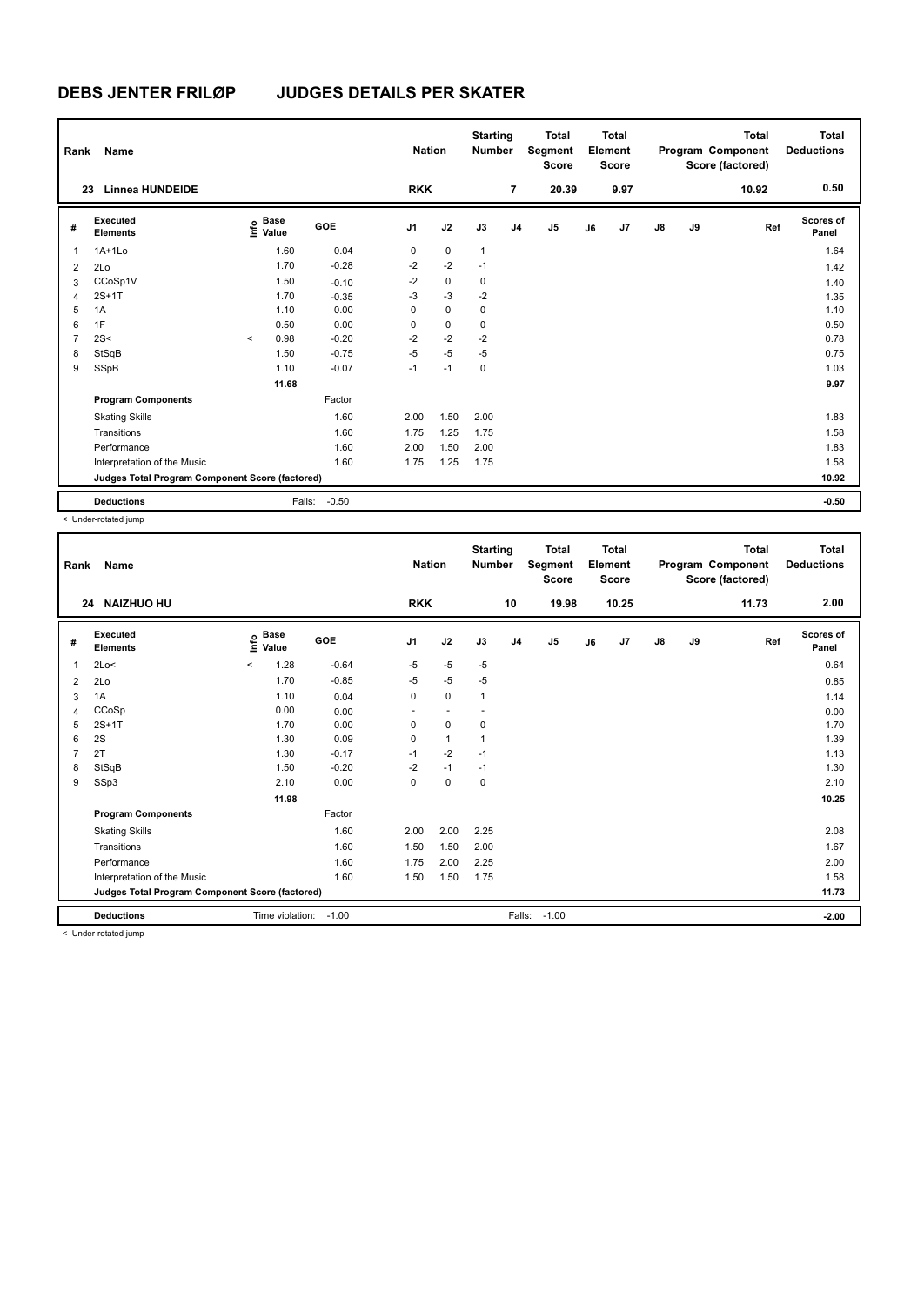| Rank           | Name                                            |         |                                             |         |                | <b>Nation</b> | <b>Starting</b><br><b>Number</b> |                | <b>Total</b><br>Segment<br><b>Score</b> |    | Total<br>Element<br><b>Score</b> |               |    | <b>Total</b><br>Program Component<br>Score (factored) | Total<br><b>Deductions</b> |
|----------------|-------------------------------------------------|---------|---------------------------------------------|---------|----------------|---------------|----------------------------------|----------------|-----------------------------------------|----|----------------------------------|---------------|----|-------------------------------------------------------|----------------------------|
| 25             | <b>CLARA THOMASSEN</b>                          |         |                                             |         | <b>RKK</b>     |               |                                  | $\overline{2}$ | 19.92                                   |    | 10.76                            |               |    | 10.66                                                 | 1.50                       |
| #              | Executed<br><b>Elements</b>                     |         | <b>Base</b><br>e <sup>Base</sup><br>⊆ Value | GOE     | J <sub>1</sub> | J2            | J3                               | J <sub>4</sub> | J <sub>5</sub>                          | J6 | J7                               | $\mathsf{J}8$ | J9 | Ref                                                   | Scores of<br>Panel         |
| 1              | 2S+1A+SEQ                                       |         | 1.92                                        | $-0.39$ | $-3$           | $-3$          | $-3$                             |                |                                         |    |                                  |               |    |                                                       | 1.53                       |
| 2              | 2F                                              |         | 1.80                                        | $-0.90$ | $-5$           | $-5$          | $-5$                             |                |                                         |    |                                  |               |    |                                                       | 0.90                       |
| 3              | $2S+2Lo<<$                                      | <<      | 1.80                                        | $-0.65$ | $-5$           | $-5$          | $-5$                             |                |                                         |    |                                  |               |    |                                                       | 1.15                       |
| 4              | CCoSp2                                          |         | 2.50                                        | $-0.58$ | $-3$           | $-3$          | $-1$                             |                |                                         |    |                                  |               |    |                                                       | 1.92                       |
| 5              | 1A                                              |         | 1.10                                        | 0.00    | 0              | $\mathbf 0$   | 0                                |                |                                         |    |                                  |               |    |                                                       | 1.10                       |
| 6              | StSqB                                           |         | 1.50                                        | $-0.20$ | $-2$           | $-1$          | $-1$                             |                |                                         |    |                                  |               |    |                                                       | 1.30                       |
| $\overline{7}$ | 2F<                                             | $\prec$ | 1.35                                        | $-0.68$ | $-5$           | $-5$          | $-5$                             |                |                                         |    |                                  |               |    |                                                       | 0.67                       |
| 8              | 2Lo<                                            | $\prec$ | 1.28                                        | $-0.64$ | $-5$           | $-5$          | $-5$                             |                |                                         |    |                                  |               |    |                                                       | 0.64                       |
| 9              | SSp2                                            |         | 1.60                                        | $-0.05$ | $-1$           | 0             | 0                                |                |                                         |    |                                  |               |    |                                                       | 1.55                       |
|                |                                                 |         | 14.85                                       |         |                |               |                                  |                |                                         |    |                                  |               |    |                                                       | 10.76                      |
|                | <b>Program Components</b>                       |         |                                             | Factor  |                |               |                                  |                |                                         |    |                                  |               |    |                                                       |                            |
|                | <b>Skating Skills</b>                           |         |                                             | 1.60    | 1.75           | 1.75          | 2.00                             |                |                                         |    |                                  |               |    |                                                       | 1.83                       |
|                | Transitions                                     |         |                                             | 1.60    | 1.50           | 1.50          | 1.75                             |                |                                         |    |                                  |               |    |                                                       | 1.58                       |
|                | Performance                                     |         |                                             | 1.60    | 1.50           | 1.50          | 2.00                             |                |                                         |    |                                  |               |    |                                                       | 1.67                       |
|                | Interpretation of the Music                     |         |                                             | 1.60    | 1.50           | 1.50          | 1.75                             |                |                                         |    |                                  |               |    |                                                       | 1.58                       |
|                | Judges Total Program Component Score (factored) |         |                                             |         |                |               |                                  |                |                                         |    |                                  |               |    |                                                       | 10.66                      |
|                | <b>Deductions</b>                               |         | Falls:                                      | $-1.50$ |                |               |                                  |                |                                         |    |                                  |               |    |                                                       | $-1.50$                    |

< Under-rotated jump << Downgraded jump

| Rank           | Name                                            |                                  |              | <b>Nation</b>  |           | <b>Starting</b><br><b>Number</b> |                | <b>Total</b><br>Segment<br><b>Score</b> |    | <b>Total</b><br>Element<br><b>Score</b> |               |    | <b>Total</b><br>Program Component<br>Score (factored) | <b>Total</b><br><b>Deductions</b> |
|----------------|-------------------------------------------------|----------------------------------|--------------|----------------|-----------|----------------------------------|----------------|-----------------------------------------|----|-----------------------------------------|---------------|----|-------------------------------------------------------|-----------------------------------|
| 26             | Kajsa Sempler OLSEN                             |                                  |              | <b>IKK</b>     |           |                                  | 8              | 19.59                                   |    | 10.56                                   |               |    | 10.53                                                 | 1.50                              |
| #              | Executed<br><b>Elements</b>                     | <b>Base</b><br>e Base<br>⊆ Value | GOE          | J <sub>1</sub> | J2        | J3                               | J <sub>4</sub> | J <sub>5</sub>                          | J6 | J7                                      | $\mathsf{J}8$ | J9 | Ref                                                   | Scores of<br>Panel                |
| 1              | 1A                                              | 1.10                             | 0.00         | 0              | 0         | 0                                |                |                                         |    |                                         |               |    |                                                       | 1.10                              |
| 2              | 2F                                              | 1.80                             | $-0.90$      | $-5$           | $-5$      | $-5$                             |                |                                         |    |                                         |               |    |                                                       | 0.90                              |
| 3              | 2Lo                                             | 1.70                             | $-0.45$      | $-2$           | $-3$      | $-3$                             |                |                                         |    |                                         |               |    |                                                       | 1.25                              |
| 4              | CCoSp3V                                         | 2.25                             | $-0.30$      | -3             | $-1$      | 0                                |                |                                         |    |                                         |               |    |                                                       | 1.95                              |
| 5              | 2S                                              | 1.30                             | $-0.39$      | $-3$           | $-3$      | $-3$                             |                |                                         |    |                                         |               |    |                                                       | 0.91                              |
| 6              | StSqB                                           | 1.50                             | $-0.25$      | $-2$           | $-2$      | $-1$                             |                |                                         |    |                                         |               |    |                                                       | 1.25                              |
| $\overline{7}$ | 2Lz                                             | 2.10                             | $-1.05$      | $-5$           | $-5$      | $-5$                             |                |                                         |    |                                         |               |    |                                                       | 1.05                              |
| 8              | SSp1                                            | 1.30                             | 0.00         | 0              | $\pmb{0}$ | 0                                |                |                                         |    |                                         |               |    |                                                       | 1.30                              |
| 9              | 2Lo                                             | 1.70                             | $-0.85$      | $-5$           | $-5$      | $-5$                             |                |                                         |    |                                         |               |    |                                                       | 0.85                              |
|                |                                                 | 14.75                            |              |                |           |                                  |                |                                         |    |                                         |               |    |                                                       | 10.56                             |
|                | <b>Program Components</b>                       |                                  | Factor       |                |           |                                  |                |                                         |    |                                         |               |    |                                                       |                                   |
|                | <b>Skating Skills</b>                           |                                  | 1.60         | 1.75           | 1.50      | 2.00                             |                |                                         |    |                                         |               |    |                                                       | 1.75                              |
|                | Transitions                                     |                                  | 1.60         | 1.75           | 1.50      | 1.75                             |                |                                         |    |                                         |               |    |                                                       | 1.67                              |
|                | Performance                                     |                                  | 1.60         | 1.50           | 1.25      | 2.00                             |                |                                         |    |                                         |               |    |                                                       | 1.58                              |
|                | Interpretation of the Music                     |                                  | 1.60         | 1.50           | 1.25      | 2.00                             |                |                                         |    |                                         |               |    |                                                       | 1.58                              |
|                | Judges Total Program Component Score (factored) |                                  |              |                |           |                                  |                |                                         |    |                                         |               |    |                                                       | 10.53                             |
|                | <b>Deductions</b>                               |                                  | Falls: -1.50 |                |           |                                  |                |                                         |    |                                         |               |    |                                                       | $-1.50$                           |